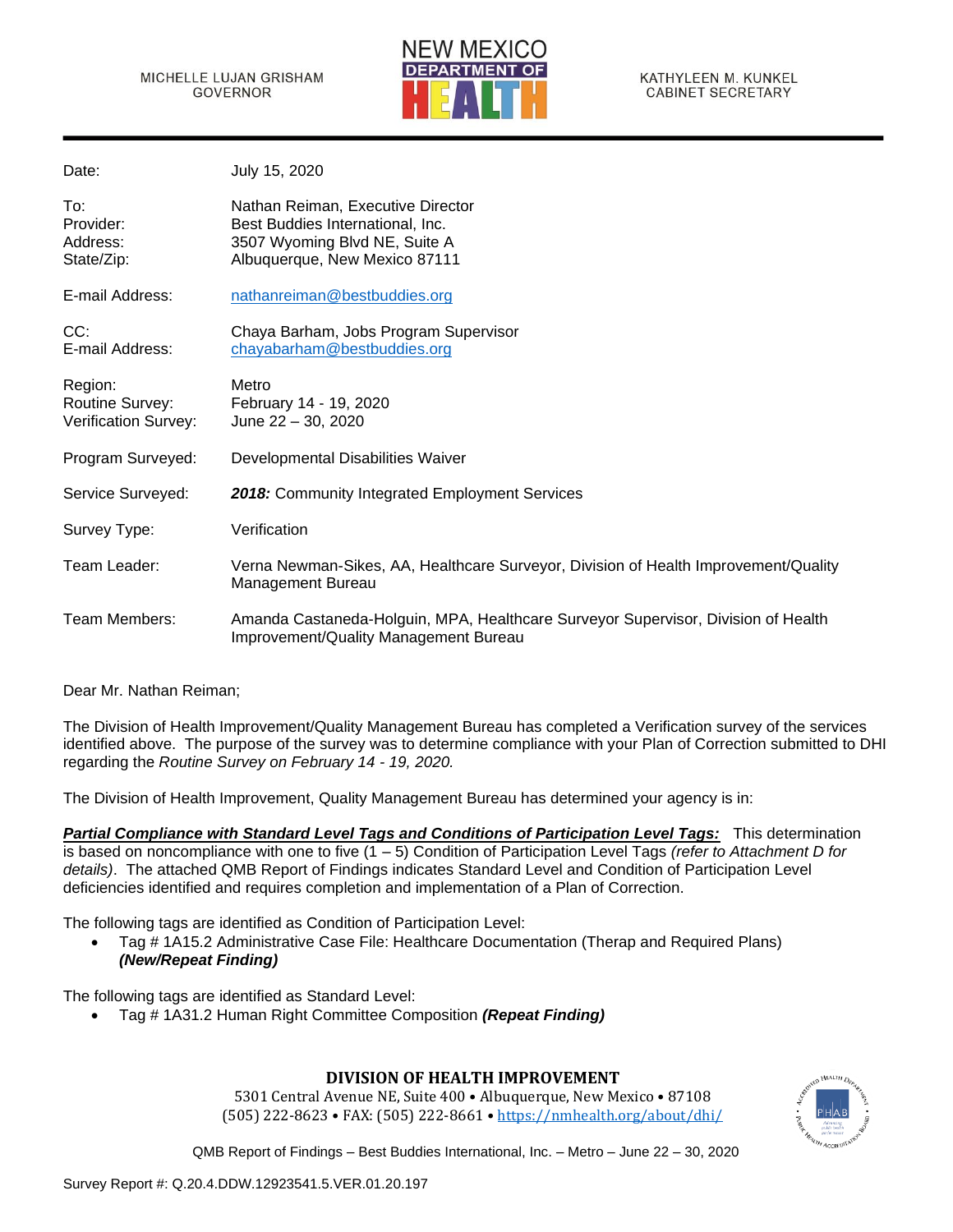However, due to the new/repeat deficiencies your agency will be required to contact your DDSD Regional Office for technical assistance and follow up and complete the Plan of Correction document attached at the end of this report. Please respond to the Plan of Correction Coordinator within 10 business days of receipt of this letter.

## **Plan of Correction:**

The attached Report of Findings identifies the new/repeat Standard Level deficiencies found during your agency's verification compliance review. You are required to complete and implement a Plan of Correction. Your agency has a total of 10 business days from the receipt of this letter. The Plan of Correction must include the following:

- 1. Evidence your agency has contacted your DDSD Regional Office for technical assistance;
- 2. A Plan of Correction detailing Quality Assurance/Quality Improvement processes to prevent your agency from receiving deficiencies in the future. Please use the format provided at the end of this report;
- 3. Documentation verifying that newly cited deficiencies have been corrected.

#### **Submission of your Plan of Correction:**

Please submit your agency's Plan of Correction and documentation verifying correction of survey deficiencies within 10 business days of receipt of this letter to the parties below:

#### **1. Quality Management Bureau, Attention: Plan of Correction Coordinator 5301 Central Ave. NE Suite 400, New Mexico 87108** [MonicaE.Valdez@state.nm.us](mailto:MonicaE.Valdez@state.nm.us)

#### **2. Developmental Disabilities Supports Division Regional Office for region of service surveyed**

Failure to submit your POC within the allotted 10 business days may result in the imposition of a \$200 per day Civil Monetary Penalty until it is received, completed and/or implemented.

Please contact the Plan of Correction Coordinator, Monica Valdez at 505-273-1930 or email at: MonicaE. Valdez@state.nm.us if you have questions about the Report of Findings or Plan of Correction. Thank you for your cooperation and for the work you perform

Sincerely,

Verna Newman-Sikes, AA

Verna Newman-Sikes, AA Team Lead/Healthcare Surveyor Division of Health Improvement Quality Management Bureau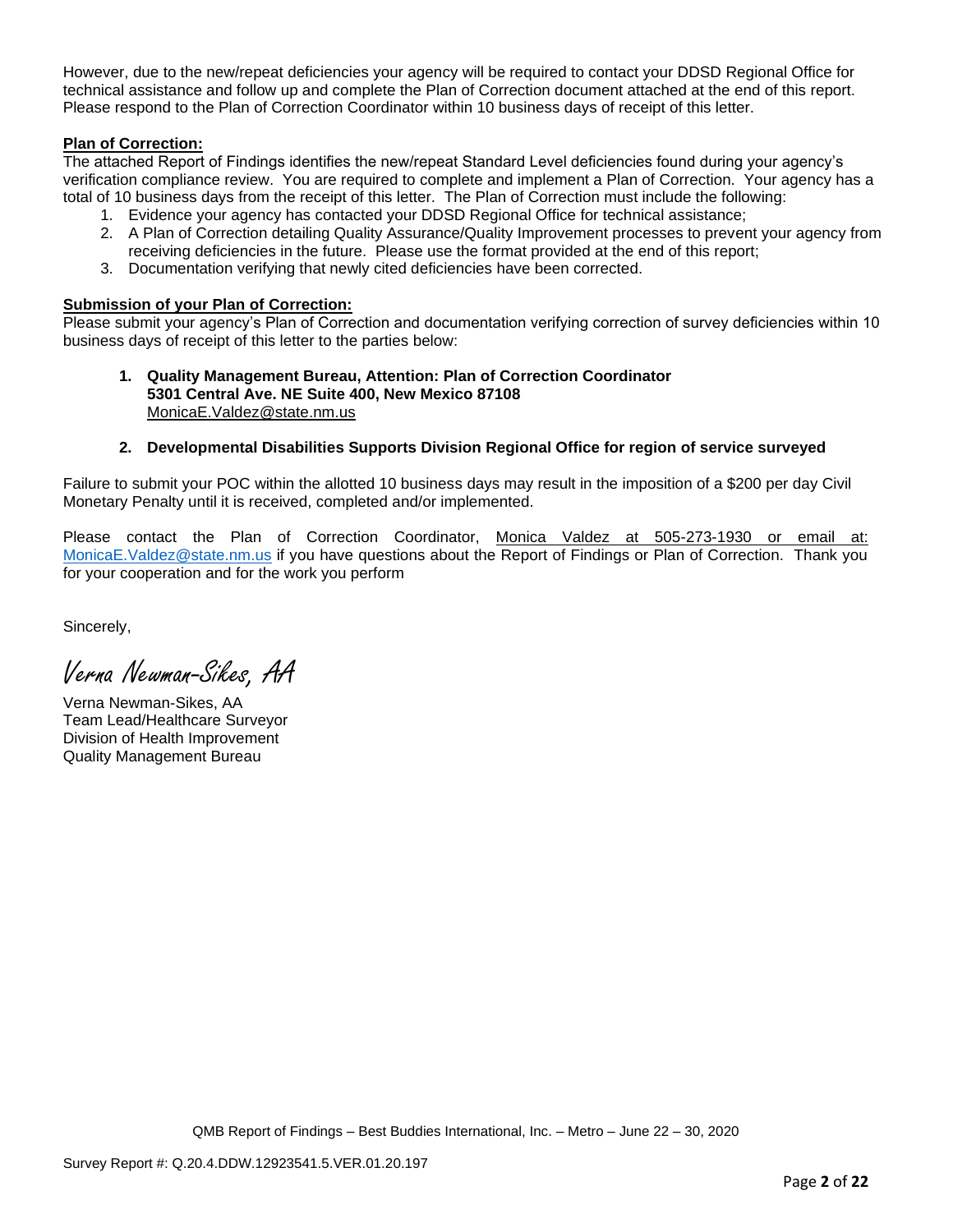| <b>Survey Process Employed:</b>                                      |                                                                                                                                              |
|----------------------------------------------------------------------|----------------------------------------------------------------------------------------------------------------------------------------------|
| <b>Administrative Review Start Date:</b>                             | June 22, 2020                                                                                                                                |
| Contact:                                                             | <b>Best Buddies International, Inc.</b><br>Chaya Barham, Service Coordinator, Jobs Program Supervisor                                        |
|                                                                      | <b>DOH/DHI/QMB</b><br>Verna Newman-Sikes, AA, Team Lead/Healthcare Surveyor                                                                  |
| <b>Exit Conference Date:</b>                                         | June 30, 2020                                                                                                                                |
| Present:                                                             | <b>Best Buddies International, Inc.</b><br>Chaya Barham, Service Coordinator / Jobs Program Supervisor<br>Nathan Reiman, Executive Director  |
|                                                                      | <b>DOH/DHI/QMB</b><br>Verna Newman-Sikes, AA, Team Lead/Healthcare Surveyor<br>Amanda Castaneda-Holguin, MPA, Healthcare Surveyor Supervisor |
|                                                                      | <b>DDSD - Metro Regional Office</b><br>Anna Zollinger, DDSD Community Inclusion Coordinator                                                  |
| Administrative Locations Visited:                                    | 0 (Note: No administrative locations visited due to COVID-19 Public<br><b>Health Emergency)</b>                                              |
| <b>Total Sample Size:</b>                                            | 3                                                                                                                                            |
|                                                                      | 0 - Jackson Class Members                                                                                                                    |
|                                                                      | 3 - Non-Jackson Class Members                                                                                                                |
|                                                                      | 3 - Community Integrated Employment                                                                                                          |
| Persons Served Records Reviewed                                      | 3                                                                                                                                            |
| Direct Support Personnel Records Reviewed                            | 2                                                                                                                                            |
| Direct Support Personnel Interviewed during<br><b>Routine Survey</b> | 2                                                                                                                                            |
| Service Coordinator Records Reviewed                                 | 1                                                                                                                                            |
| Administrative Interviews completed during<br><b>Routine Survey</b>  | 1                                                                                                                                            |
|                                                                      |                                                                                                                                              |

Administrative Processes and Records Reviewed:

- Medicaid Billing/Reimbursement Records for all Services Provided
- Accreditation Records
- Individual Medical and Program Case Files, including, but not limited to:
	- <sup>o</sup>Individual Service Plans
	- **Progress on Identified Outcomes**
	- **<sup>o</sup>Healthcare Plans**
	- Medical Emergency Response Plans
	- Therapy Evaluations and Plans
	- Healthcare Documentation Regarding Appointments and Required Follow-Up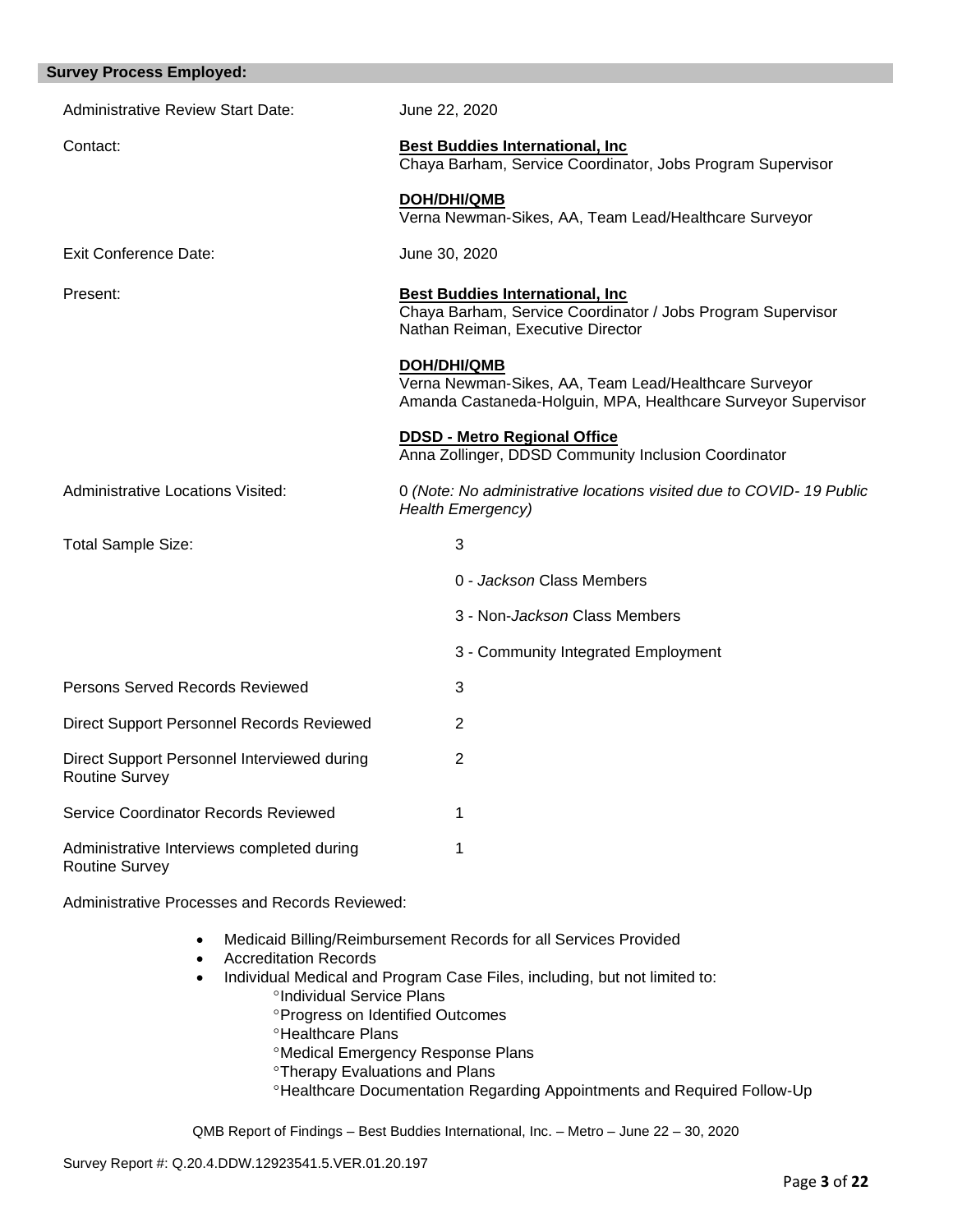Other Required Health Information

- Internal Incident Management Reports and System Process / General Events Reports
- Personnel Files, including nursing and subcontracted staff
- Staff Training Records, Including Competency Interviews with Staff
- Agency Policy and Procedure Manual
- Caregiver Criminal History Screening Records
- Consolidated Online Registry/Employee Abuse Registry
- Human Rights Committee Notes and Meeting Minutes
- Quality Assurance / Improvement Plan

- CC: Distribution List: DOH Division of Health Improvement
	- DOH Developmental Disabilities Supports Division
	- DOH Office of Internal Audit
	- HSD Medical Assistance Division

NM Attorney General's Office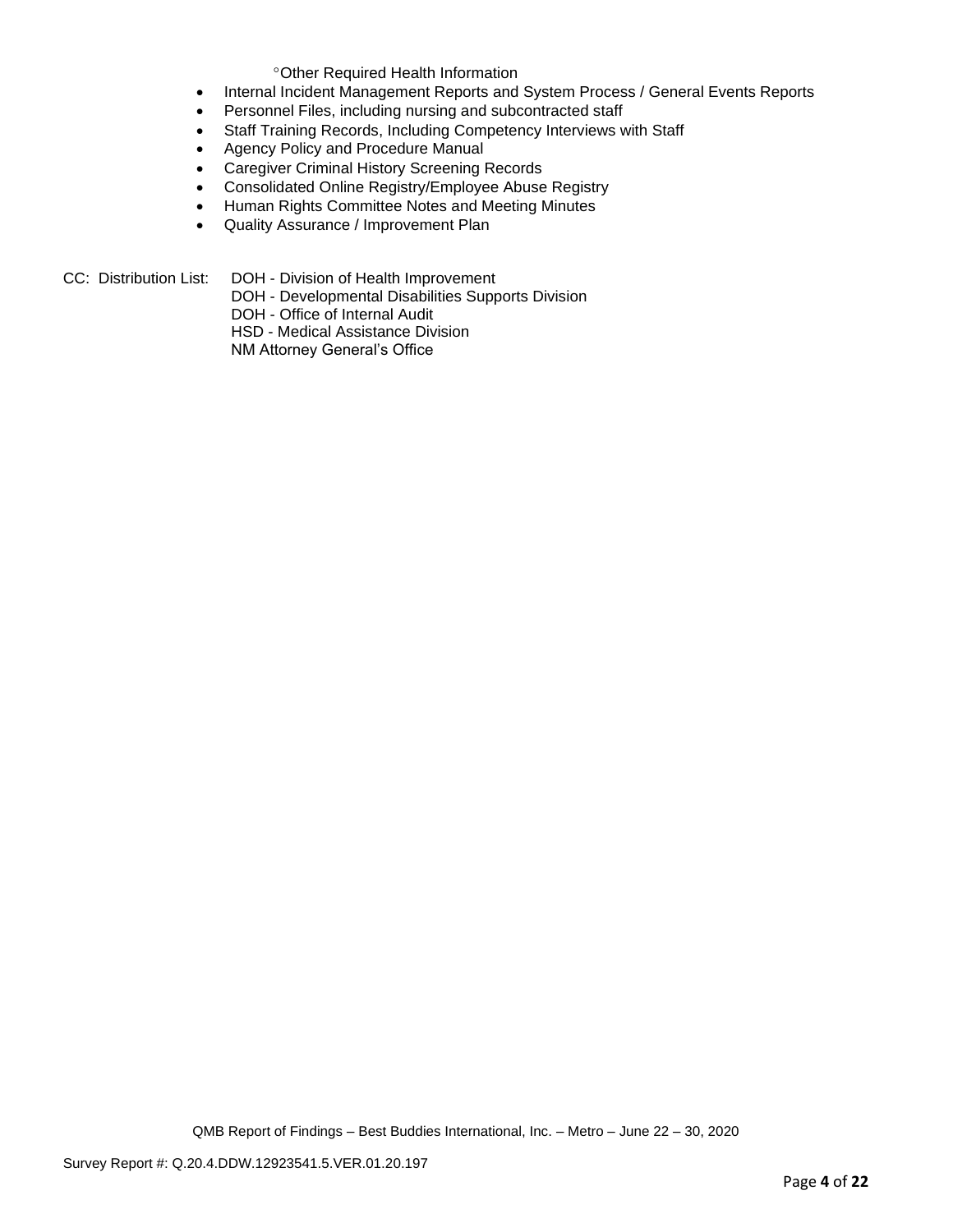## **Department of Health, Division of Health Improvement QMB Determination of Compliance Process**

The Division of Health Improvement, Quality Management Bureau (QMB) surveys compliance of the Developmental Disabilities Waiver (DDW) standards and other state and federal regulations. For the purpose of the LCA / CI survey the CMS waiver assurances have been grouped into four (4) Service Domains: Plan of Care (ISP Implementation); Qualified Providers; Health, Welfare and Safety; and Administrative Oversight (note that Administrative Oversight listed in this document is not the same as the CMS assurance of Administrative Authority. Used in this context it is related to the agency's operational policies and procedures, Quality Assurance system and Medicaid billing and reimbursement processes.)

The QMB Determination of Compliance process is based on provider compliance or non-compliance with standards and regulations identified during the on-site survey process and as reported in the QMB Report of Findings. All areas reviewed by QMB have been agreed to by DDSD and DHI/QMB and are reflective of CMS requirements. All deficiencies (non-compliance with standards and regulations) are identified and cited as either a Standard level deficiency or a Condition of Participation level deficiency in the QMB Reports of Findings. All deficiencies require corrective action when non-compliance is identified.

Each deficiency in your Report of Findings has been predetermined to be a Standard Level Deficiency, a Condition of Participation Level Deficiency, if below 85% compliance or a non-negotiable Condition of Participation Level Deficiency. Your Agency's overall Compliance Determination is based on a Scope and Severity Scale which takes into account the number of Standard and Condition Level Tags cited as well as the percentage of Individuals affected in the sample.

# **Conditions of Participation (CoPs)**

CoPs are based on the Centers for Medicare and Medicaid Services, Home and Community-Based Waiver required assurances, in addition to the New Mexico Developmental Disability Waiver (DDW) Service Standards. The Division of Health Improvement (DHI), in conjunction with the Developmental Disability Support Division (DDSD), has identified certain deficiencies that have the potential to be a Condition of Participation Level, if the tag falls below 85% compliance based on the number of people affected. Additionally, there are what are called nonnegotiable Conditions of Participation, regardless if one person or multiple people are affected. In this context, a CoP is defined as an essential / fundamental regulation or standard, which when out of compliance directly affects the health and welfare of the Individuals served. If no deficiencies within a Tag are at the level of a CoP, it is cited as a Standard Level Deficiency.

# *Service Domains and CoPs for Living Care Arrangements and Community Inclusion are as follows:*

**Service Domain: Service Plan: ISP Implementation -** *Services are delivered in accordance with the service plan, including type, scope, amount, duration and frequency specified in the service plan.*

#### **Potential Condition of Participation Level Tags, if compliance is below 85%:**

- **1A08.3 –** Administrative Case File: Individual Service Plan / ISP Components
- **1A32 –** Administrative Case File: Individual Service Plan Implementation
- **LS14 –** Residential Service Delivery Site Case File (ISP and Healthcare Requirements)
- **IS14 –** CCS / CIES Service Delivery Site Case File (ISP and Healthcare Requirements)

**Service Domain: Qualified Providers -** *The State monitors non-licensed/non-certified providers to assure adherence to waiver requirements. The State implements its policies and procedures for verifying that provider training is conducted in accordance with State requirements and the approved waiver.*

#### **Potential Condition of Participation Level Tags, if compliance is below 85%:**

- **1A20 -** Direct Support Personnel Training
- **1A22 -** Agency Personnel Competency
- **1A37 –** Individual Specific Training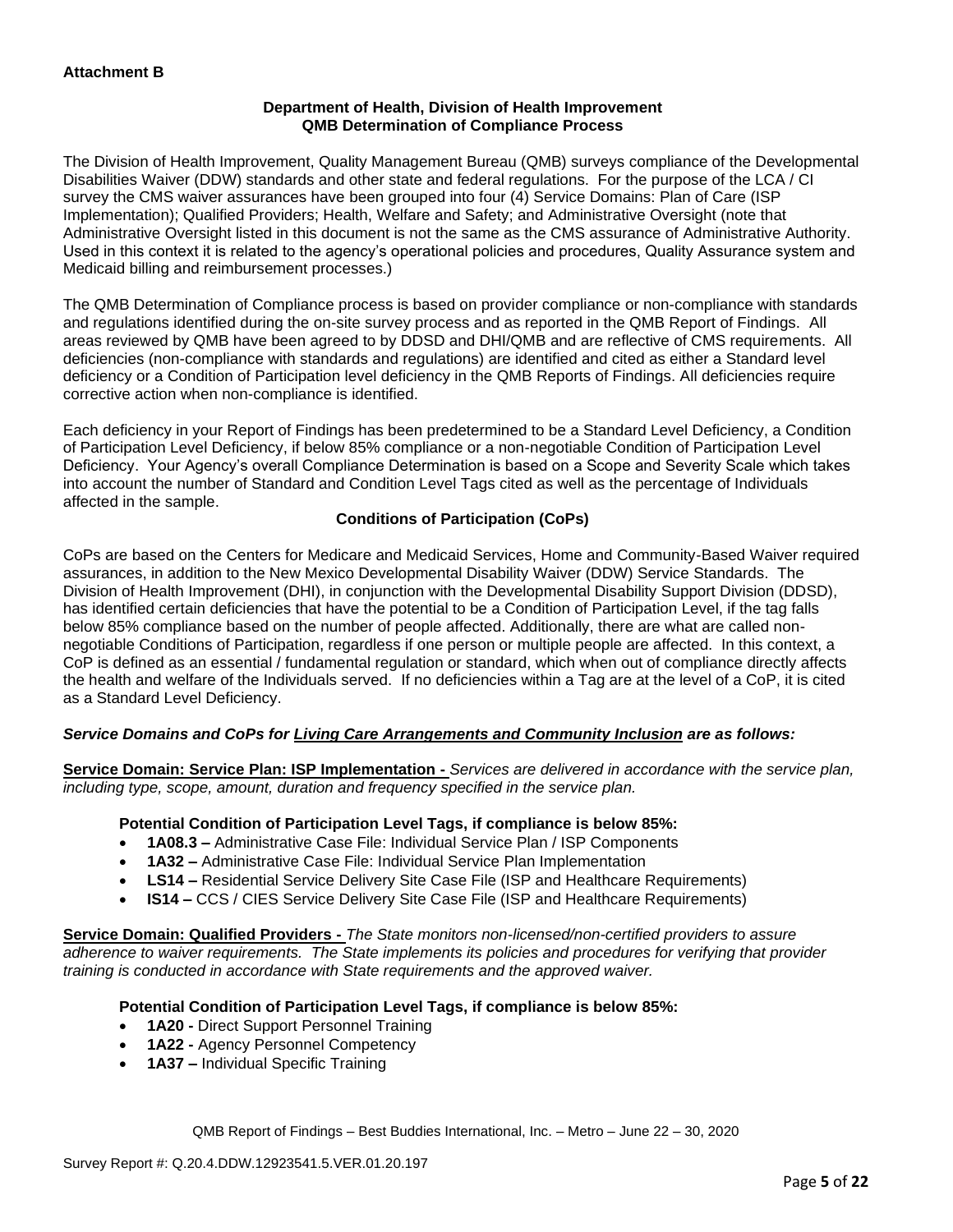## **Non-Negotiable Condition of Participation Level Tags (one or more Individuals are cited):**

- **1A25.1 –** Caregiver Criminal History Screening
- **1A26.1 –** Consolidated On-line Registry Employee Abuse Registry

**Service Domain: Health, Welfare and Safety -** *The State, on an ongoing basis, identifies, addresses and seeks to prevent occurrences of abuse, neglect and exploitation. Individuals shall be afforded their basic human rights. The provider supports individuals to access needed healthcare services in a timely manner.*

## **Potential Condition of Participation Level Tags, if compliance is below 85%:**

- **1A08.2 –** Administrative Case File: Healthcare Requirements & Follow-up
- **1A09 –** Medication Delivery Routine Medication Administration
- **1A09.1 –** Medication Delivery PRN Medication Administration
- **1A15.2 –** Administrative Case File: Healthcare Documentation (Therap and Required Plans)

## **Non-Negotiable Condition of Participation Level Tags (one or more Individuals are cited):**

- **1A05 –** General Requirements / Agency Policy and Procedure Requirements
- **1A07 –** Social Security Income (SSI) Payments
- **1A09.2 –** Medication Delivery Nurse Approval for PRN Medication
- **1A15 –** Healthcare Coordination Nurse Availability / Knowledge
- **1A31 –** Client Rights/Human Rights
- **LS25.1 –** Residential Reqts. (Physical Environment Supported Living / Family Living / Intensive Medical Living)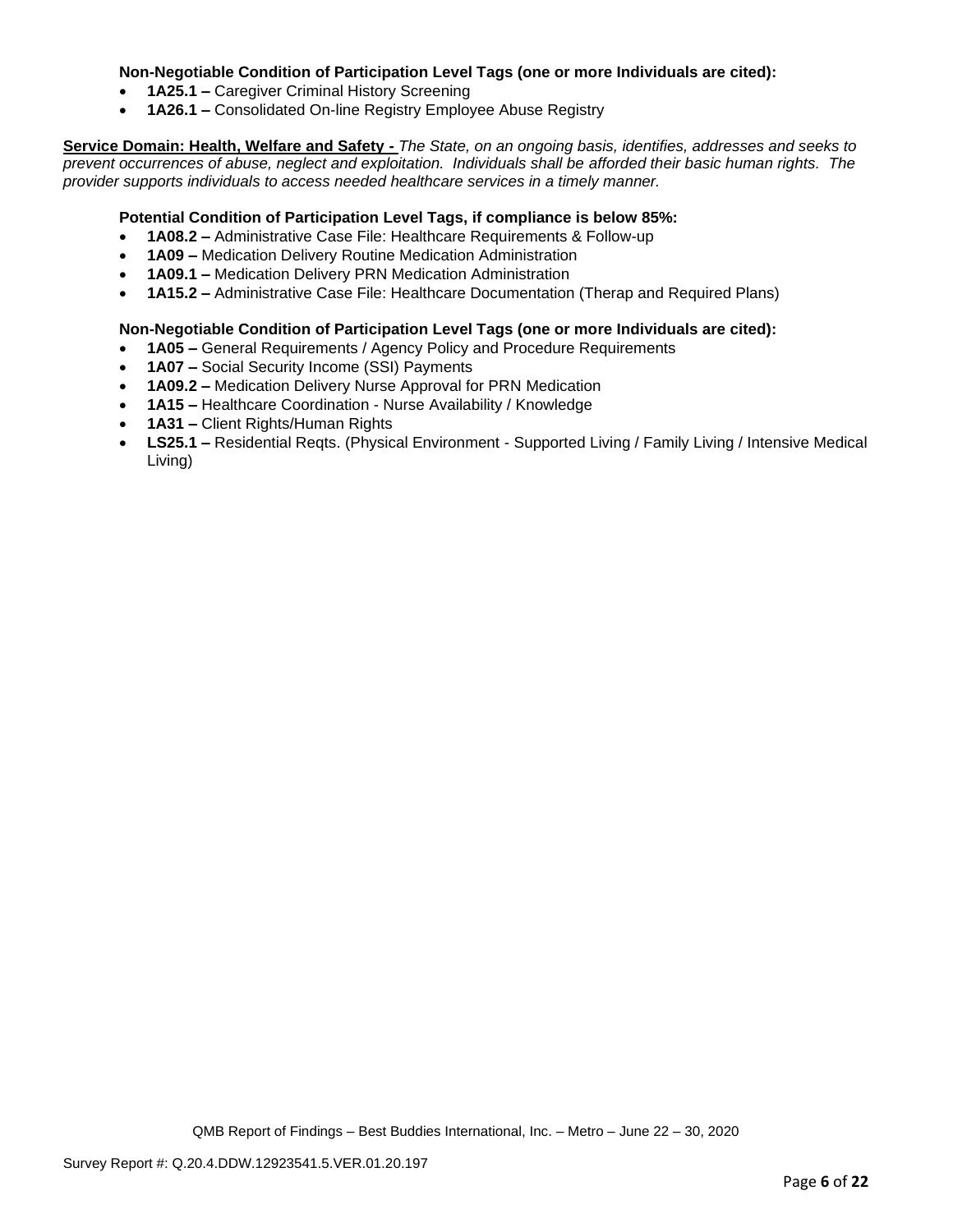## **Attachment C**

#### **Guidelines for the Provider Informal Reconsideration of Finding (IRF) Process**

#### **Introduction:**

Throughout the QMB Survey process, surveyors are openly communicating with providers. Open communication means surveyors have clarified issues and/or requested missing information before completing the review through the use of the signed/dated "Document Request," or "Administrative Needs," etc. forms. Regardless, there may still be instances where the provider disagrees with a specific finding. Providers may use the following process to informally dispute a finding.

#### **Instructions:**

- 1. The Informal Reconsideration of the Finding (IRF) request must be received in writing to the QMB Bureau Chief **within 10 business days** of receipt of the final Report of Findings **(***Note: No extensions are granted for the IRF)***.**
- 2. The written request for an IRF *must* be completed on the QMB Request for Informal Reconsideration of Finding form available on the QMB website: <https://nmhealth.org/about/dhi/cbp/irf/>
- 3. The written request for an IRF must specify in detail the request for reconsideration and why the finding is inaccurate.
- 4. The IRF request must include all supporting documentation or evidence.
- 5. If you have questions about the IRF process, email the IRF Chairperson, Valerie V. Valdez at [valerie.valdez@state.nm.us](mailto:valerie.valdez@state.nm.us) for assistance.

#### **The following limitations apply to the IRF process:**

- The written request for an IRF and all supporting evidence must be received within 10 business days.
- Findings based on evidence requested during the survey and not provided may not be subject to reconsideration.
- The supporting documentation must be new evidence not previously reviewed or requested by the survey team.
- Providers must continue to complete their Plan of Correction during the IRF process
- Providers may not request an IRF to challenge the sampling methodology.
- Providers may not request an IRF based on disagreement with the nature of the standard or regulation.
- Providers may not request an IRF to challenge the team composition.
- Providers may not request an IRF to challenge the DHI/QMB determination of compliance or the length of their DDSD provider contract.

A Provider forfeits the right to an IRF if the request is not received within 10 business days of receiving the report and/or does not include all supporting documentation or evidence to show compliance with the standards and regulations.

The IRF Committee will review the request; the Provider will be notified in writing of the ruling; no face-to-face meeting will be conducted.

When a Provider requests that a finding be reconsidered, it does not stop or delay the Plan of Correction process. **Providers must continue to complete the Plan of Correction, including the finding in dispute regardless of the IRF status.** If a finding is removed or modified, it will be noted and removed or modified from the Report of Findings. It should be noted that in some cases a Plan of Correction may be completed prior to the IRF process being completed. The provider will be notified in writing on the decisions of the IRF committee.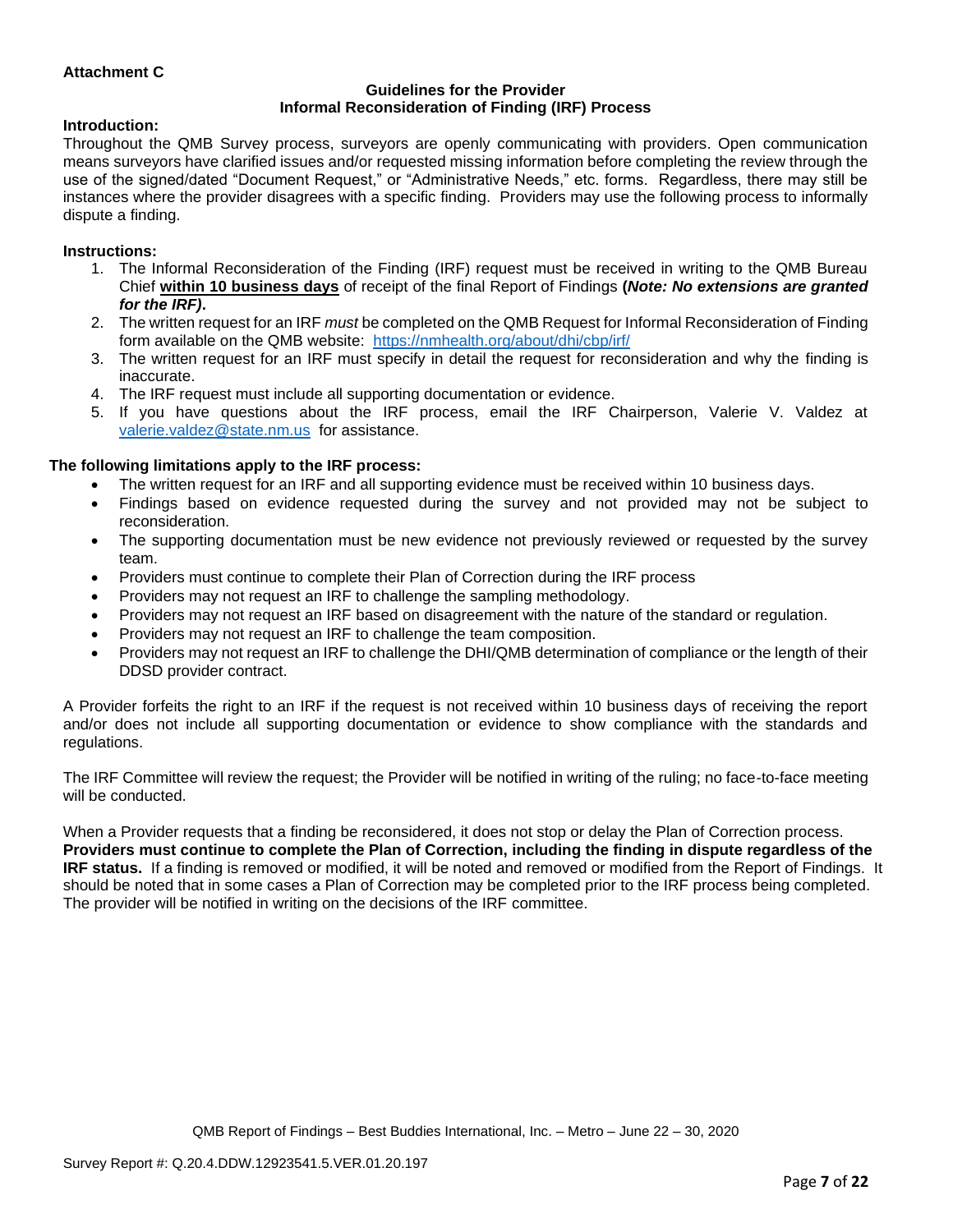# **QMB Determinations of Compliance**

## **Compliance:**

The QMB determination of *Compliance* indicates that a provider has either no deficiencies found during a survey or that no deficiencies at the Condition of Participation Level were found. The agency has obtained a level of compliance such that there is a minimal potential for harm to individuals' health and safety. To qualify for a determination of *Compliance*, the provider must have received no Conditions of Participation Level Deficiencies and have a minimal number of Individuals on the sample affected by the findings indicated in the Standards Level Tags.

## **Partial-Compliance with Standard Level Tags:**

The QMB determination of *Partial-Compliance with Standard Level Tags* indicates that a provider is in compliance with all Condition of Participation Level deficiencies but is out of compliance with a certain percentage of Standard Level deficiencies. This partial-compliance, if not corrected, may result in a negative outcome or the potential for more than minimal harm to individuals' health and safety. There are two ways to receive a determination of Partial Compliance with Standard Level Tags:

- 1. Your Report of Findings includes 16 or fewer Standards Level Tags with between 75% and 100% of the survey sample affected in any tag.
- 2. Your Report of Findings includes 17 or more Standard Level Tags with between 50% to 74% of the survey sample affected in any tag.

## **Partial-Compliance with Standard Level Tags and Condition of Participation Level Tags:**

The QMB determination of *Partial-Compliance with Standard Level Tags and Condition of Participation Level Tags*  indicates that a provider is out of compliance with one to five (1 – 5) Condition of Participation Level Tags. This partial-compliance, if not corrected, may result in a serious negative outcome or the potential for more than minimal harm to individuals' health and safety.

#### **Non-Compliance:**

The QMB determination of *Non-Compliance* indicates a provider is significantly out of compliance with both Standard Level deficiencies and Conditions of Participation level deficiencies. This non-compliance, if not corrected, may result in a serious negative outcome or the potential for more than minimal harm to individuals' health and safety. There are three ways an agency can receive a determination of Non-Compliance:

- 1. Your Report of Findings includes 17 or more total Tags with 0 to 5 Condition of Participation Level Tags with 75% to 100% of the survey sample affected in any Condition of Participation Level tag.
- 2. Your Report of Findings includes any amount of Standard Level Tags with 6 or more Condition of Participation Level Tags.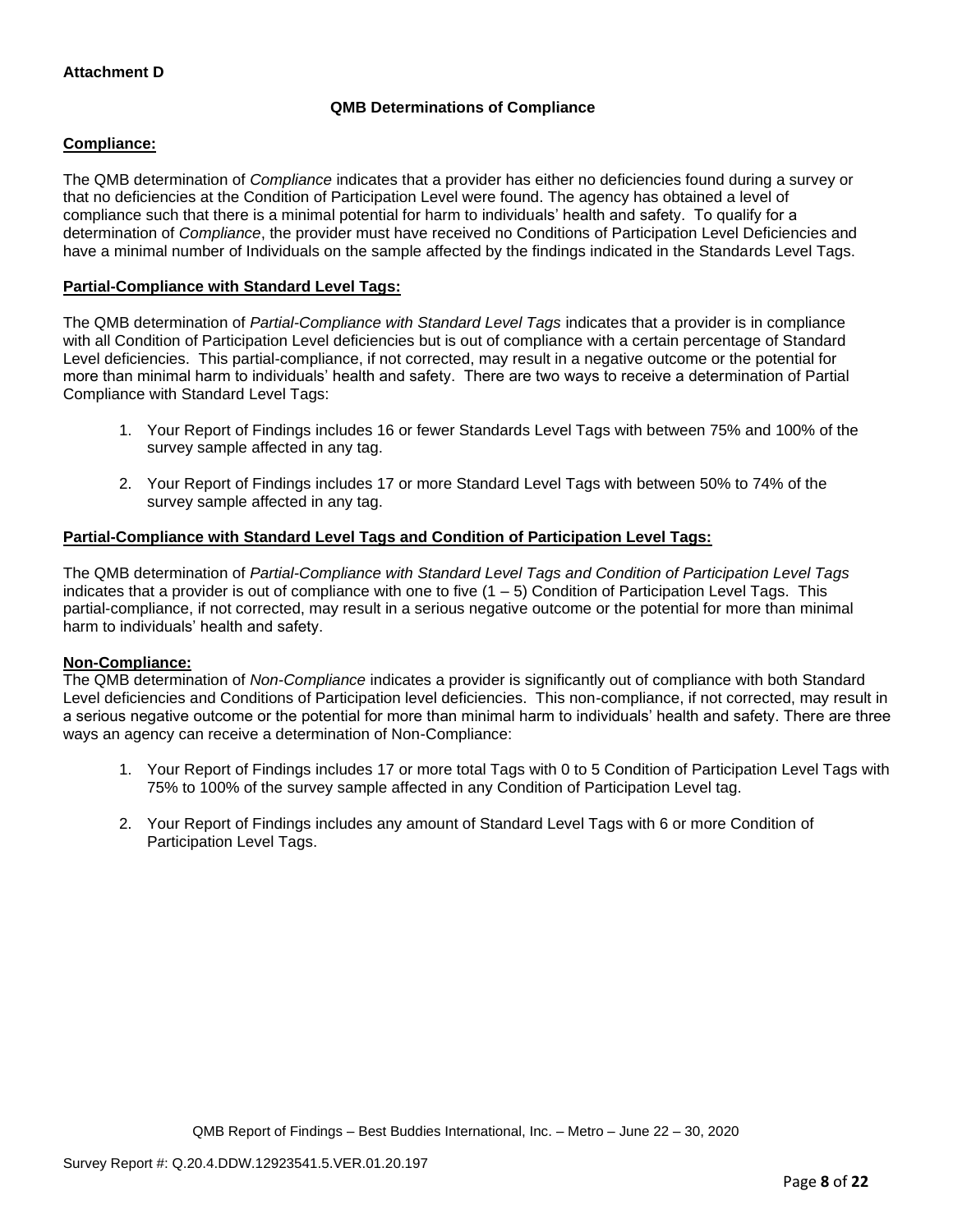| Compliance                                                                                                 | <b>Weighting</b>                                                                                                              |                                                                                                                                 |                                                                                                                          |                                                                                                                               |                                                                                                                                |                                                                                                                             |                                                                                                               |
|------------------------------------------------------------------------------------------------------------|-------------------------------------------------------------------------------------------------------------------------------|---------------------------------------------------------------------------------------------------------------------------------|--------------------------------------------------------------------------------------------------------------------------|-------------------------------------------------------------------------------------------------------------------------------|--------------------------------------------------------------------------------------------------------------------------------|-----------------------------------------------------------------------------------------------------------------------------|---------------------------------------------------------------------------------------------------------------|
| <b>Determination</b>                                                                                       |                                                                                                                               | LOW                                                                                                                             |                                                                                                                          | <b>MEDIUM</b>                                                                                                                 |                                                                                                                                |                                                                                                                             | <b>HIGH</b>                                                                                                   |
| <b>Total Tags:</b>                                                                                         | up to 16                                                                                                                      | 17 or more                                                                                                                      | up to 16                                                                                                                 | 17 or more                                                                                                                    | <b>Any Amount</b>                                                                                                              | 17 or more                                                                                                                  | <b>Any Amount</b>                                                                                             |
|                                                                                                            | and                                                                                                                           | and                                                                                                                             | and                                                                                                                      | and                                                                                                                           | And/or                                                                                                                         | and                                                                                                                         | And/or                                                                                                        |
| COP Level Tags:                                                                                            | 0 COP                                                                                                                         | 0 COP                                                                                                                           | 0 COP                                                                                                                    | 0 COP                                                                                                                         | 1 to 5 COP                                                                                                                     | 0 to 5 CoPs                                                                                                                 | 6 or more COP                                                                                                 |
|                                                                                                            | and                                                                                                                           | and                                                                                                                             | and                                                                                                                      | and                                                                                                                           |                                                                                                                                | and                                                                                                                         |                                                                                                               |
| Sample Affected:                                                                                           | 0 to 74%                                                                                                                      | 0 to 49%                                                                                                                        | 75 to 100%                                                                                                               | 50 to 74%                                                                                                                     |                                                                                                                                | 75 to 100%                                                                                                                  |                                                                                                               |
| "Non-Compliance"                                                                                           |                                                                                                                               |                                                                                                                                 |                                                                                                                          |                                                                                                                               |                                                                                                                                | 17 or more<br><b>Total Tags with</b><br>75 to 100% of<br>the Individuals<br>in the sample<br>cited in any CoP<br>Level tag. | Any Amount of<br><b>Standard Level</b><br>Tags and 6 or<br>more Conditions<br>of Participation<br>Level Tags. |
| "Partial Compliance<br>with Standard Level<br>tags and Condition of<br><b>Participation Level</b><br>Tags" |                                                                                                                               |                                                                                                                                 |                                                                                                                          |                                                                                                                               | <b>Any Amount</b><br><b>Standard Level</b><br>Tags, plus 1 to 5<br><b>Conditions of</b><br><b>Participation Level</b><br>tags. |                                                                                                                             |                                                                                                               |
| "Partial Compliance<br>with Standard Level<br>tags"                                                        |                                                                                                                               |                                                                                                                                 | up to 16<br><b>Standard Level</b><br>Tags with 75 to<br>100% of the<br>individuals in<br>the sample cited<br>in any tag. | 17 or more<br><b>Standard Level</b><br>Tags with 50 to<br><b>74%</b> of the<br>individuals in<br>the sample cited<br>any tag. |                                                                                                                                |                                                                                                                             |                                                                                                               |
| "Compliance"                                                                                               | Up to 16<br><b>Standard Level</b><br>Tags with 0 to<br><b>74% of the</b><br>individuals in<br>the sample<br>cited in any tag. | 17 or more<br><b>Standard Level</b><br>Tags with 0 to<br><b>49% of the</b><br>individuals in<br>the sample cited<br>in any tag. |                                                                                                                          |                                                                                                                               |                                                                                                                                |                                                                                                                             |                                                                                                               |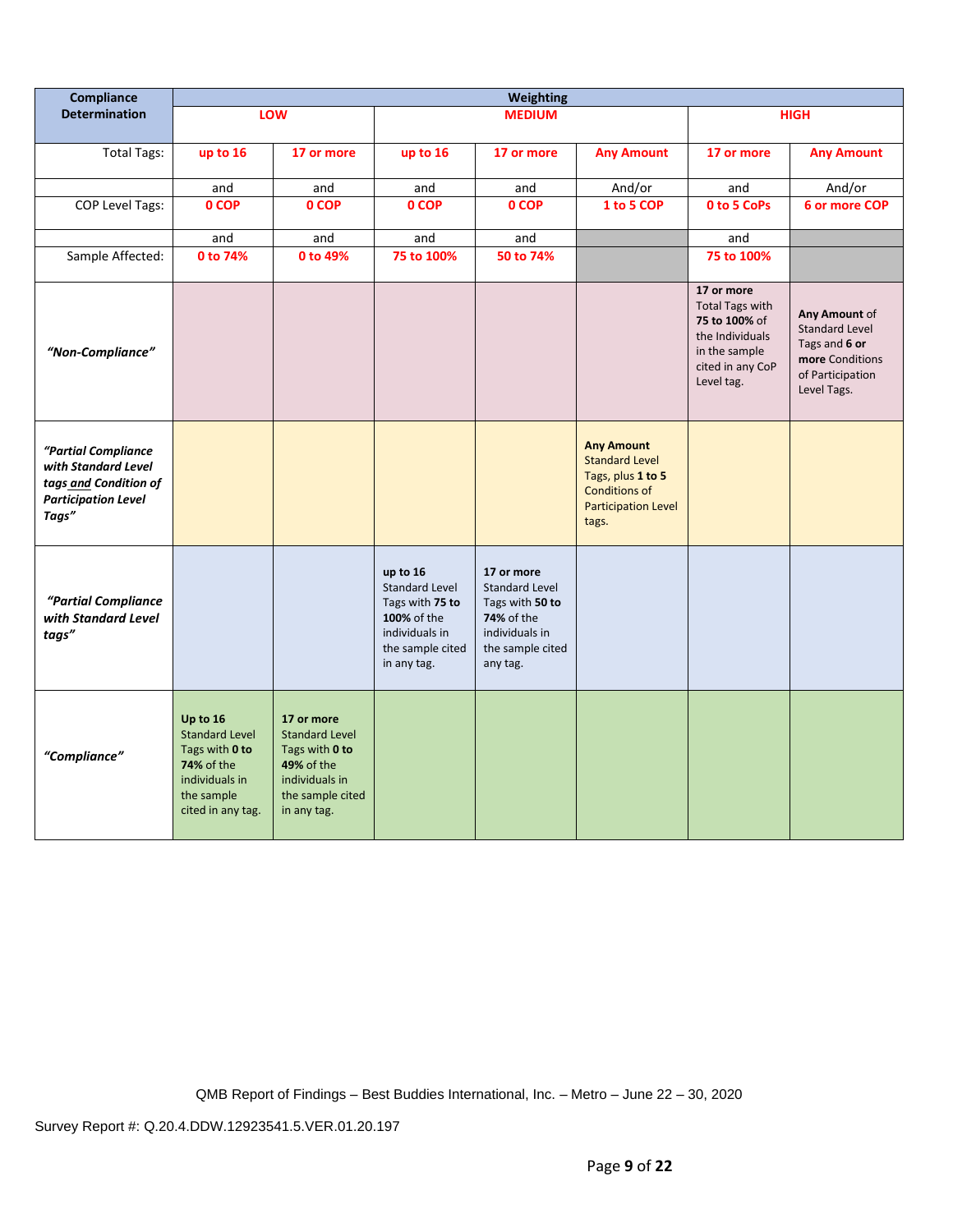# Agency: **Best Buddies International, Inc - Metro Program: Developmental Disabilities Waiver**

Program: Developmental Disabilities Waiver<br>Service: 2018: Community Integrated Emplo 2018: Community Integrated Employment Services<br>Verification Survey Type:<br>Routine Survey: **Routine Survey: February 14 - 19, 2020 Verification Survey: June 22 – 30, 2020**

| <b>Standard of Care</b>                                                                                                                           | <b>Routine Survey Deficiencies</b>                                                                                                                               | <b>Verification Survey New and Repeat Deficiencies</b>             |  |  |  |
|---------------------------------------------------------------------------------------------------------------------------------------------------|------------------------------------------------------------------------------------------------------------------------------------------------------------------|--------------------------------------------------------------------|--|--|--|
|                                                                                                                                                   | February 14 - 19, 2020                                                                                                                                           | June 22-30, 2020                                                   |  |  |  |
| Service Domain: Health and Welfare - The state, on an ongoing basis, identifies, addresses and seeks to prevent occurrences of abuse, neglect and |                                                                                                                                                                  |                                                                    |  |  |  |
|                                                                                                                                                   | exploitation. Individuals shall be afforded their basic human rights. The provider supports individuals to access needed healthcare services in a timely manner. |                                                                    |  |  |  |
| Tag #1A15.2 Administrative Case File:                                                                                                             | <b>Condition of Participation Level Deficiency</b>                                                                                                               | <b>Condition of Participation Level Deficiency</b>                 |  |  |  |
| <b>Healthcare Documentation (Therap and</b>                                                                                                       |                                                                                                                                                                  |                                                                    |  |  |  |
| <b>Required Plans)</b>                                                                                                                            |                                                                                                                                                                  |                                                                    |  |  |  |
| Developmental Disabilities (DD) Waiver Service                                                                                                    | After an analysis of the evidence it has been                                                                                                                    | <b>New/Repeat Finding:</b>                                         |  |  |  |
| Standards 2/26/2018; Re-Issue: 12/28/2018; Eff                                                                                                    | determined there is a significant potential for a                                                                                                                |                                                                    |  |  |  |
| 1/1/2019                                                                                                                                          | negative outcome to occur.                                                                                                                                       | After an analysis of the evidence it has been                      |  |  |  |
| <b>Chapter 20: Provider Documentation and Client</b>                                                                                              |                                                                                                                                                                  | determined there is a significant potential for a                  |  |  |  |
| Records: 20.2 Client Records Requirements: All                                                                                                    | Based on record review, the Agency did not                                                                                                                       | negative outcome to occur.                                         |  |  |  |
| DD Waiver Provider Agencies are required to create                                                                                                | maintain the required documentation in the                                                                                                                       |                                                                    |  |  |  |
| and maintain individual client records. The contents                                                                                              | Individuals Agency Record as required by standard                                                                                                                | Based on record review, the Agency did not                         |  |  |  |
| of client records vary depending on the unique                                                                                                    | for 3 of 3 individual                                                                                                                                            | maintain the required documentation in the                         |  |  |  |
| needs of the person receiving services and the                                                                                                    |                                                                                                                                                                  | Individuals Agency Record as required by standard                  |  |  |  |
| resultant information produced. The extent of                                                                                                     | Review of the administrative individual case files                                                                                                               | for 3 of 3 individual                                              |  |  |  |
| documentation required for individual client records                                                                                              | revealed the following items were not found,                                                                                                                     |                                                                    |  |  |  |
| per service type depends on the location of the file,                                                                                             | incomplete, and/or not current:                                                                                                                                  | Review of the administrative individual case files                 |  |  |  |
| the type of service being provided, and the                                                                                                       |                                                                                                                                                                  | revealed the following items were not found,                       |  |  |  |
| information necessary.                                                                                                                            | <b>Healthcare Passport:</b>                                                                                                                                      | incomplete, and/or not current:                                    |  |  |  |
| DD Waiver Provider Agencies are required to                                                                                                       |                                                                                                                                                                  |                                                                    |  |  |  |
| adhere to the following:                                                                                                                          | $\triangleright$ Not Found (#1, 2, 3)                                                                                                                            | <b>Healthcare Passport:</b>                                        |  |  |  |
| Client records must contain all documents                                                                                                         |                                                                                                                                                                  |                                                                    |  |  |  |
| essential to the service being provided and essential                                                                                             |                                                                                                                                                                  | $\triangleright$ Did not contain Health Insurance Information (#1, |  |  |  |
| to ensuring the health and safety of the person                                                                                                   |                                                                                                                                                                  | 2, 3)                                                              |  |  |  |
| during the provision of the service.                                                                                                              |                                                                                                                                                                  |                                                                    |  |  |  |
| Provider Agencies must have readily<br>2.                                                                                                         |                                                                                                                                                                  | $\triangleright$ Did not contain Health and Safety Risk Factors    |  |  |  |
| accessible records in home and community settings                                                                                                 |                                                                                                                                                                  | (#3)                                                               |  |  |  |
| in paper or electronic form. Secure access to                                                                                                     |                                                                                                                                                                  |                                                                    |  |  |  |
| electronic records through the Therap web based                                                                                                   |                                                                                                                                                                  | $\triangleright$ Guardianship/Health Decision Maker (#3)           |  |  |  |
| system using computers or mobile devices is                                                                                                       |                                                                                                                                                                  |                                                                    |  |  |  |
| acceptable.                                                                                                                                       |                                                                                                                                                                  |                                                                    |  |  |  |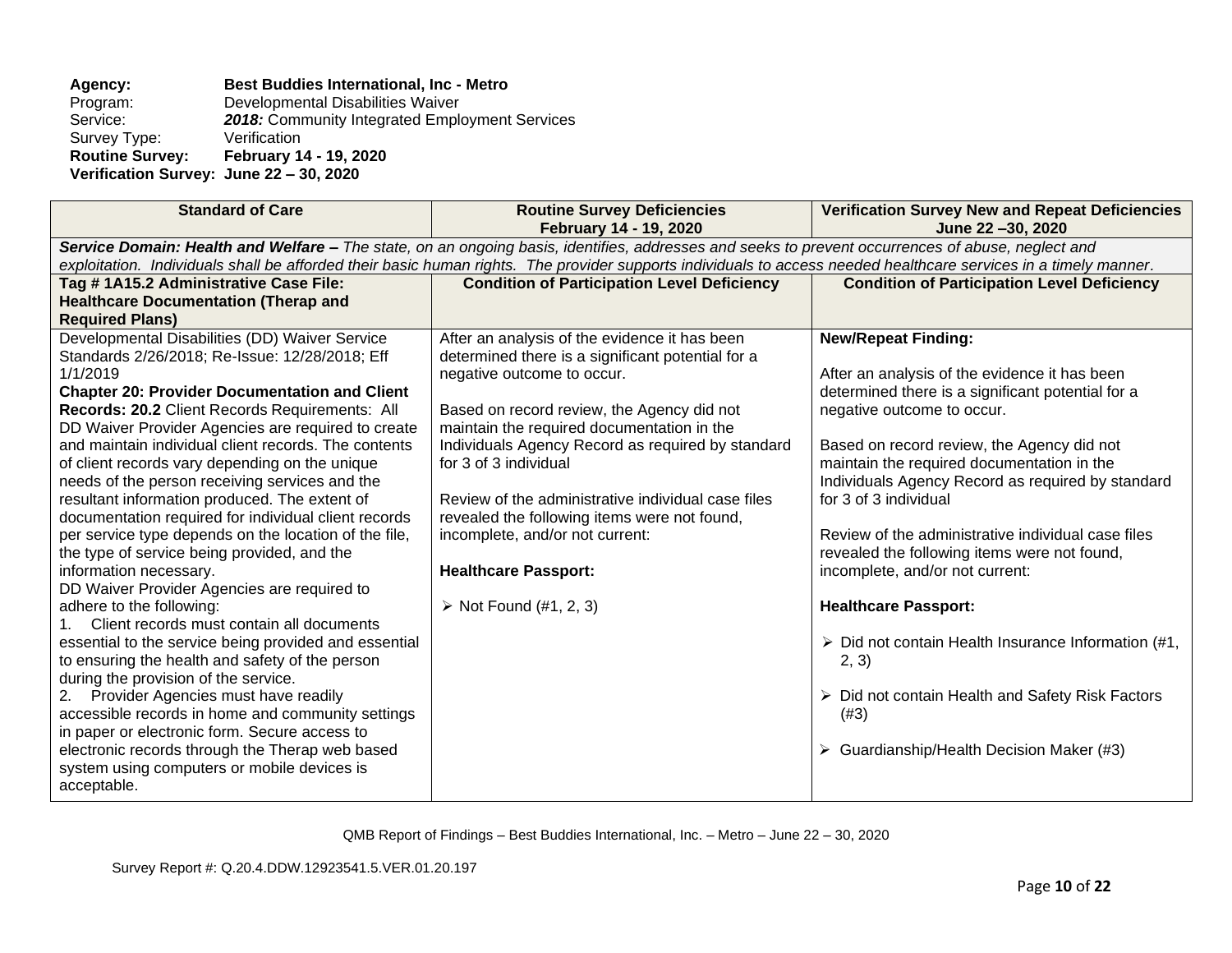| 3.<br>Provider Agencies are responsible for ensuring<br>that all plans created by nurses, RDs, therapists or<br>BSCs are present in all needed settings.<br>Provider Agencies must maintain records of all |
|------------------------------------------------------------------------------------------------------------------------------------------------------------------------------------------------------------|
|                                                                                                                                                                                                            |
|                                                                                                                                                                                                            |
| 4.                                                                                                                                                                                                         |
| documents produced by agency personnel or                                                                                                                                                                  |
| contractors on behalf of each person, including any                                                                                                                                                        |
| routine notes or data, annual assessments, semi-                                                                                                                                                           |
| annual reports, evidence of training                                                                                                                                                                       |
| provided/received, progress notes, and any other                                                                                                                                                           |
| interactions for which billing is generated.                                                                                                                                                               |
| Each Provider Agency is responsible for<br>5.                                                                                                                                                              |
| maintaining the daily or other contact notes                                                                                                                                                               |
| documenting the nature and frequency of service                                                                                                                                                            |
| delivery, as well as data tracking only for the                                                                                                                                                            |
| services provided by their agency.                                                                                                                                                                         |
| 6. The current Client File Matrix found in Appendix                                                                                                                                                        |
| A Client File Matrix details the minimum                                                                                                                                                                   |
| requirements for records to be stored in agency                                                                                                                                                            |
| office files, the delivery site, or with DSP while                                                                                                                                                         |
| providing services in the community.                                                                                                                                                                       |
| All records pertaining to JCMs must be retained<br>7.                                                                                                                                                      |
| permanently and must be made available to DDSD                                                                                                                                                             |
| upon request, upon the termination or expiration of                                                                                                                                                        |
| a provider agreement, or upon provider withdrawal                                                                                                                                                          |
| from services.                                                                                                                                                                                             |
|                                                                                                                                                                                                            |
| <b>Chapter 3 Safeguards: 3.1.1 Decision</b>                                                                                                                                                                |
| <b>Consultation Process (DCP):</b> Health decisions are                                                                                                                                                    |
| the sole domain of waiver participants, their                                                                                                                                                              |
| guardians or healthcare decision makers.<br>Participants and their healthcare decision makers                                                                                                              |
| can confidently make decisions that are compatible                                                                                                                                                         |
| with their personal and cultural values. Provider                                                                                                                                                          |
| Agencies are required to support the informed                                                                                                                                                              |
| decision making of waiver participants by supporting                                                                                                                                                       |
| access to medical consultation, information, and                                                                                                                                                           |
| other available resources according to the following:                                                                                                                                                      |
| The DCP is used when a person or his/her<br>$1_{1}$                                                                                                                                                        |
| guardian/healthcare decision maker has concerns,                                                                                                                                                           |
| needs more information about health-related issues.                                                                                                                                                        |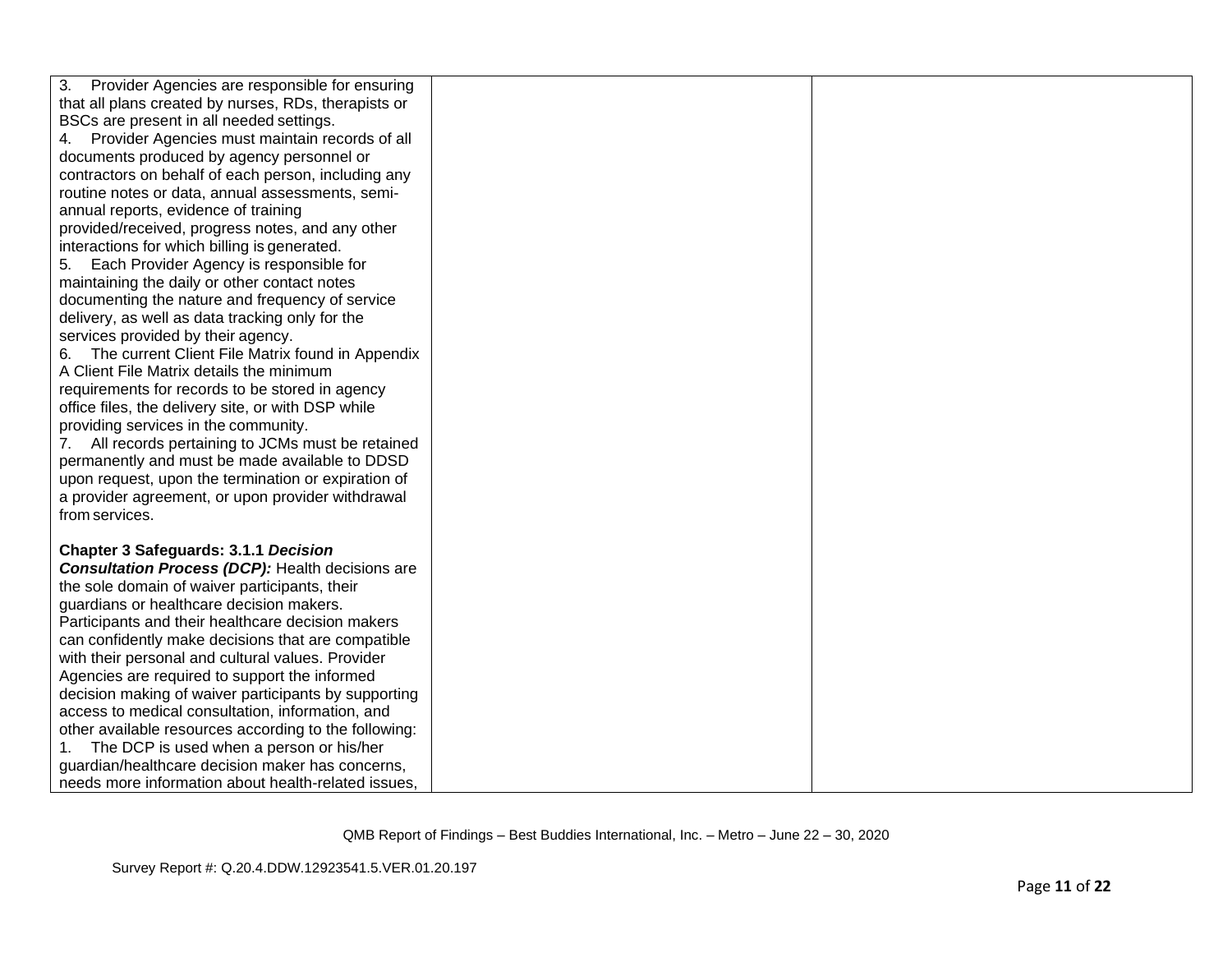| or has decided not to follow all or part of an order, |  |
|-------------------------------------------------------|--|
| recommendation, or suggestion. This includes, but     |  |
| is not limited to:                                    |  |
| a. medical orders or recommendations from the         |  |
| Primary Care Practitioner, Specialists or other       |  |
| licensed medical or healthcare practitioners          |  |
| such as a Nurse Practitioner (NP or CNP),             |  |
| Physician Assistant (PA) or Dentist;                  |  |
| b. clinical recommendations made by                   |  |
| registered/licensed clinicians who are either         |  |
| members of the IDT or clinicians who have             |  |
| performed an evaluation such as a video-              |  |
| fluoroscopy;                                          |  |
| c. health related recommendations or suggestions      |  |
| from oversight activities such as the Individual      |  |
| Quality Review (IQR) or other DOH review or           |  |
| oversight activities; and                             |  |
| d. recommendations made through a Healthcare          |  |
| Plan (HCP), including a Comprehensive                 |  |
| Aspiration Risk Management Plan (CARMP), or           |  |
| another plan.                                         |  |
|                                                       |  |
| 2. When the person/guardian disagrees with a          |  |
| recommendation or does not agree with the             |  |
| implementation of that recommendation, Provider       |  |
| Agencies follow the DCP and attend the meeting        |  |
| coordinated by the CM. During this meeting:           |  |
| a. Providers inform the person/guardian of the        |  |
| rationale for that recommendation, so that the        |  |
| benefit is made clear. This will be done in           |  |
| layman's terms and will include basic sharing         |  |
| of information designed to assist the                 |  |
| person/guardian with understanding the risks          |  |
| and benefits of the recommendation.                   |  |
| b. The information will be focused on the specific    |  |
| area of concern by the person/guardian.               |  |
| Alternatives should be presented, when                |  |
| available, if the guardian is interested in           |  |
| considering other options for implementation.         |  |
| c. Providers support the person/guardian to make      |  |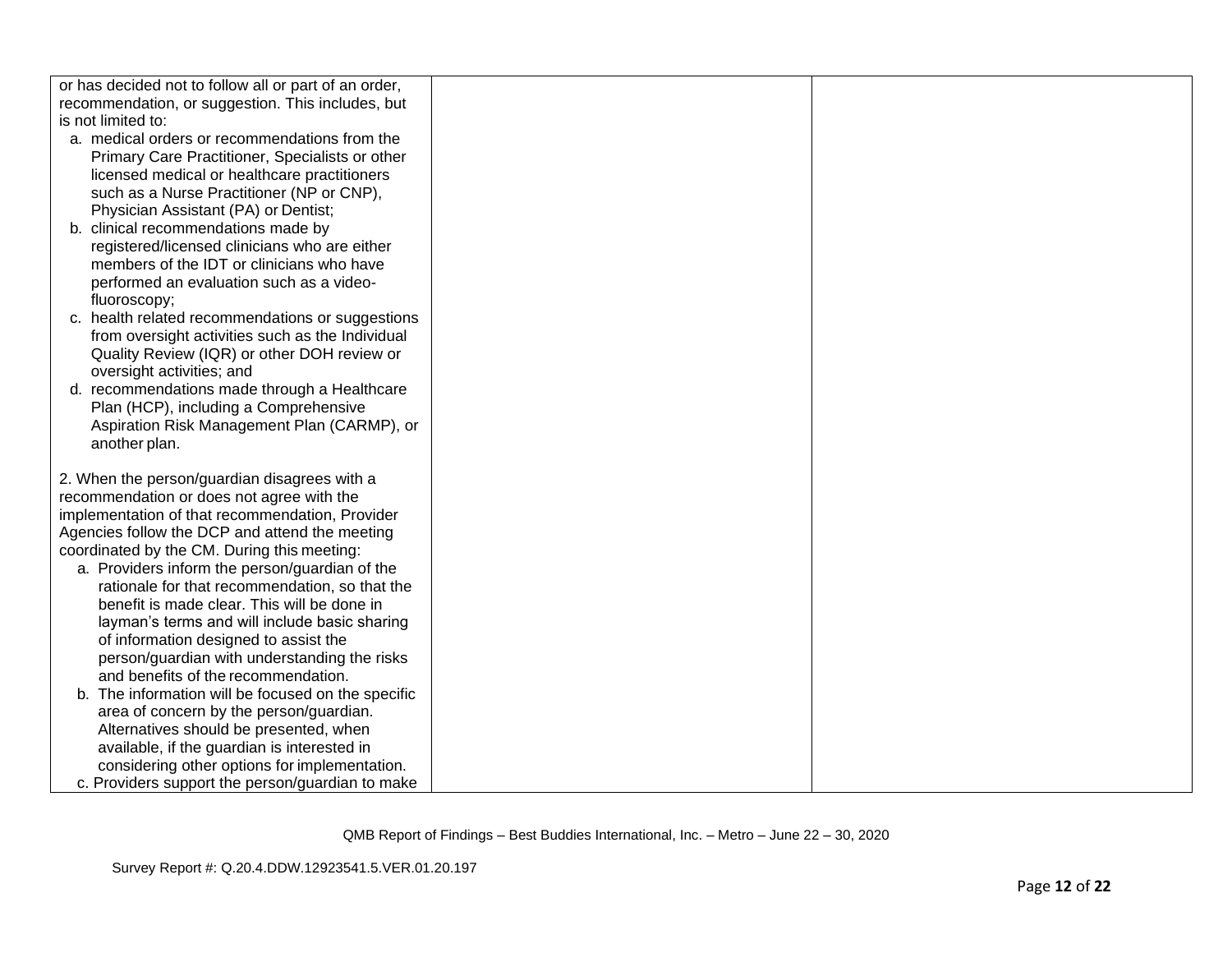| an informed decision.                                 |  |
|-------------------------------------------------------|--|
| d. The decision made by the person/guardian           |  |
| during the meeting is accepted; plans are             |  |
| modified; and the IDT honors this health              |  |
| decision in every setting.                            |  |
|                                                       |  |
| <b>Chapter 13 Nursing Services: 13.2.5 Electronic</b> |  |
| <b>Nursing Assessment and Planning Process:</b>       |  |
| The nursing assessment process includes several       |  |
| DDSD mandated tools: the electronic                   |  |
| Comprehensive Nursing Assessment Tool (e-             |  |
| CHAT), the Aspiration Risk Screening Tool (ARST)      |  |
| and the Medication Administration Assessment Tool     |  |
| (MAAT). This process includes developing and          |  |
| training Health Care Plans and Medical Emergency      |  |
| Response Plans.                                       |  |
| The following hierarchy is based on budgeted          |  |
| services and is used to identify which Provider       |  |
| Agency nurse has primary responsibility for           |  |
| completion of the nursing assessment process and      |  |
| related subsequent planning and training. Additional  |  |
| communication and collaboration for planning          |  |
| specific to CCS or CIE services may be needed.        |  |
| The hierarchy for Nursing Assessment and Planning     |  |
| responsibilities is:                                  |  |
| 1. Living Supports: Supported Living, IMLS or         |  |
| Family Living via ANS;                                |  |
| 2. Customized Community Supports- Group; and          |  |
| 3. Adult Nursing Services (ANS):                      |  |
| a. for persons in Community Inclusion with            |  |
| health-related needs; or                              |  |
| b. if no residential services are budgeted but        |  |
| assessment is desired and health needs                |  |
| may exist.                                            |  |
|                                                       |  |
| 13.2.6 The Electronic Comprehensive Health            |  |
| <b>Assessment Tool (e-CHAT)</b>                       |  |
| 1. The e-CHAT is a nursing assessment. It may not     |  |
| be delegated by a licensed nurse to a non-licensed    |  |
| person.                                               |  |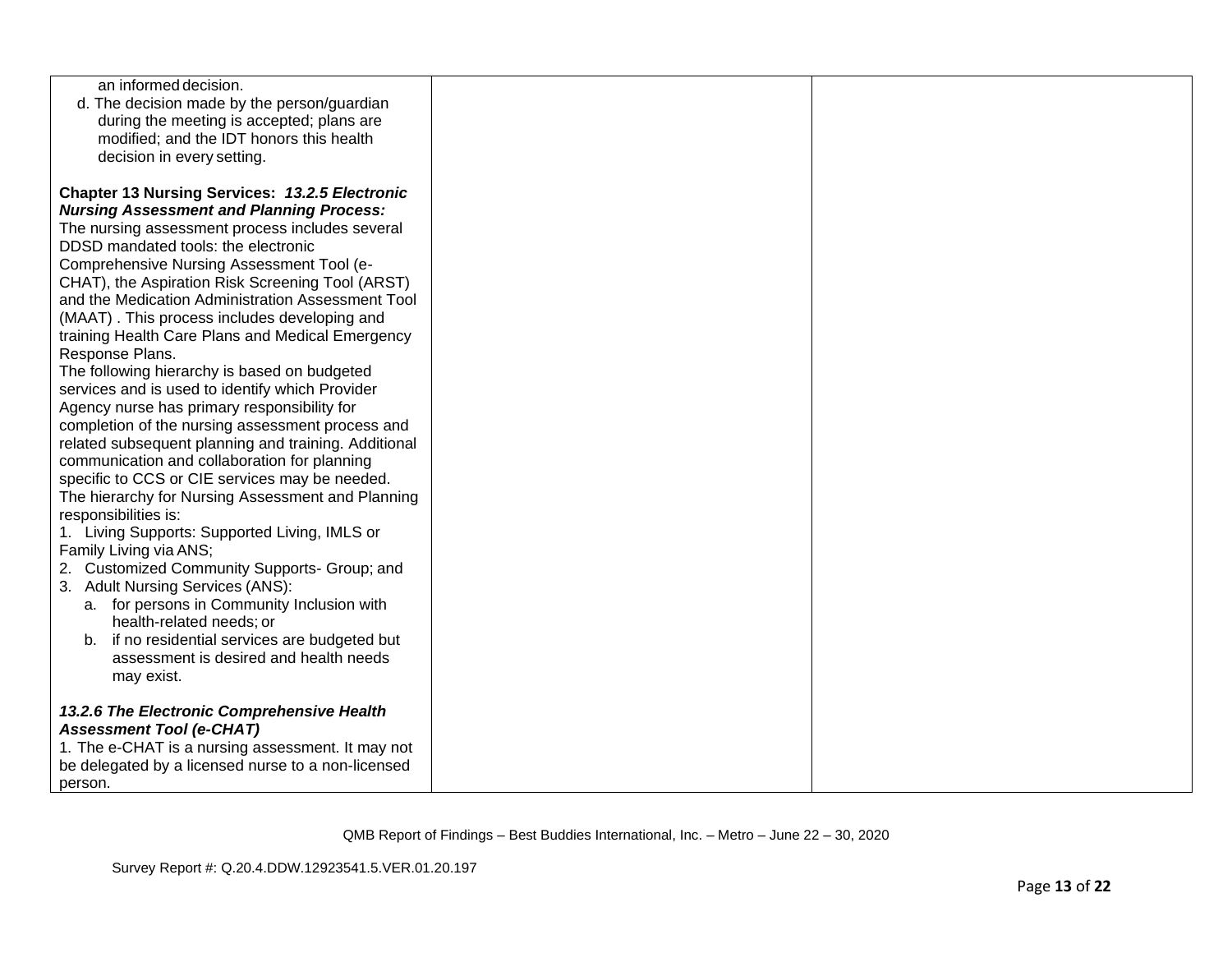| 2. The nurse must see the person face-to-face to<br>complete the nursing assessment. Additional<br>information may be gathered from members of the<br>IDT and other sources.<br>3. An e-CHAT is required for persons in FL, SL,<br>IMLS, or CCS-Group. All other DD Waiver recipients<br>may obtain an e-CHAT if needed or desired by<br>adding ANS hours for assessment and consultation<br>to their budget.<br>4. When completing the e-CHAT, the nurse is<br>required to review and update the electronic record<br>and consider the diagnoses, medications,<br>treatments, and overall status of the person.<br>Discussion with others may be needed to obtain<br>critical information.<br>5. The nurse is required to complete all the e-CHAT<br>assessment questions and add additional pertinent<br>information in all comment sections.<br>13.2.7 Aspiration Risk Management Screening<br><b>Tool (ARST)</b><br>13.2.8 Medication Administration Assessment<br>Tool (MAAT): |
|-------------------------------------------------------------------------------------------------------------------------------------------------------------------------------------------------------------------------------------------------------------------------------------------------------------------------------------------------------------------------------------------------------------------------------------------------------------------------------------------------------------------------------------------------------------------------------------------------------------------------------------------------------------------------------------------------------------------------------------------------------------------------------------------------------------------------------------------------------------------------------------------------------------------------------------------------------------------------------------|
|                                                                                                                                                                                                                                                                                                                                                                                                                                                                                                                                                                                                                                                                                                                                                                                                                                                                                                                                                                                     |
|                                                                                                                                                                                                                                                                                                                                                                                                                                                                                                                                                                                                                                                                                                                                                                                                                                                                                                                                                                                     |
|                                                                                                                                                                                                                                                                                                                                                                                                                                                                                                                                                                                                                                                                                                                                                                                                                                                                                                                                                                                     |
|                                                                                                                                                                                                                                                                                                                                                                                                                                                                                                                                                                                                                                                                                                                                                                                                                                                                                                                                                                                     |
|                                                                                                                                                                                                                                                                                                                                                                                                                                                                                                                                                                                                                                                                                                                                                                                                                                                                                                                                                                                     |
|                                                                                                                                                                                                                                                                                                                                                                                                                                                                                                                                                                                                                                                                                                                                                                                                                                                                                                                                                                                     |
|                                                                                                                                                                                                                                                                                                                                                                                                                                                                                                                                                                                                                                                                                                                                                                                                                                                                                                                                                                                     |
|                                                                                                                                                                                                                                                                                                                                                                                                                                                                                                                                                                                                                                                                                                                                                                                                                                                                                                                                                                                     |
|                                                                                                                                                                                                                                                                                                                                                                                                                                                                                                                                                                                                                                                                                                                                                                                                                                                                                                                                                                                     |
|                                                                                                                                                                                                                                                                                                                                                                                                                                                                                                                                                                                                                                                                                                                                                                                                                                                                                                                                                                                     |
|                                                                                                                                                                                                                                                                                                                                                                                                                                                                                                                                                                                                                                                                                                                                                                                                                                                                                                                                                                                     |
|                                                                                                                                                                                                                                                                                                                                                                                                                                                                                                                                                                                                                                                                                                                                                                                                                                                                                                                                                                                     |
|                                                                                                                                                                                                                                                                                                                                                                                                                                                                                                                                                                                                                                                                                                                                                                                                                                                                                                                                                                                     |
|                                                                                                                                                                                                                                                                                                                                                                                                                                                                                                                                                                                                                                                                                                                                                                                                                                                                                                                                                                                     |
|                                                                                                                                                                                                                                                                                                                                                                                                                                                                                                                                                                                                                                                                                                                                                                                                                                                                                                                                                                                     |
|                                                                                                                                                                                                                                                                                                                                                                                                                                                                                                                                                                                                                                                                                                                                                                                                                                                                                                                                                                                     |
|                                                                                                                                                                                                                                                                                                                                                                                                                                                                                                                                                                                                                                                                                                                                                                                                                                                                                                                                                                                     |
|                                                                                                                                                                                                                                                                                                                                                                                                                                                                                                                                                                                                                                                                                                                                                                                                                                                                                                                                                                                     |
|                                                                                                                                                                                                                                                                                                                                                                                                                                                                                                                                                                                                                                                                                                                                                                                                                                                                                                                                                                                     |
|                                                                                                                                                                                                                                                                                                                                                                                                                                                                                                                                                                                                                                                                                                                                                                                                                                                                                                                                                                                     |
|                                                                                                                                                                                                                                                                                                                                                                                                                                                                                                                                                                                                                                                                                                                                                                                                                                                                                                                                                                                     |
|                                                                                                                                                                                                                                                                                                                                                                                                                                                                                                                                                                                                                                                                                                                                                                                                                                                                                                                                                                                     |
|                                                                                                                                                                                                                                                                                                                                                                                                                                                                                                                                                                                                                                                                                                                                                                                                                                                                                                                                                                                     |
| 1. A licensed nurse completes the DDSD<br><b>Medication Administration Assessment Tool</b>                                                                                                                                                                                                                                                                                                                                                                                                                                                                                                                                                                                                                                                                                                                                                                                                                                                                                          |
|                                                                                                                                                                                                                                                                                                                                                                                                                                                                                                                                                                                                                                                                                                                                                                                                                                                                                                                                                                                     |
| (MAAT) at least two weeks before the                                                                                                                                                                                                                                                                                                                                                                                                                                                                                                                                                                                                                                                                                                                                                                                                                                                                                                                                                |
| annual ISP meeting.<br>2. After completion of the MAAT, the nurse will                                                                                                                                                                                                                                                                                                                                                                                                                                                                                                                                                                                                                                                                                                                                                                                                                                                                                                              |
| present recommendations regarding the level of                                                                                                                                                                                                                                                                                                                                                                                                                                                                                                                                                                                                                                                                                                                                                                                                                                                                                                                                      |
| assistance with medication delivery (AWMD) to the                                                                                                                                                                                                                                                                                                                                                                                                                                                                                                                                                                                                                                                                                                                                                                                                                                                                                                                                   |
| IDT. A copy of the MAAT will be sent to all the                                                                                                                                                                                                                                                                                                                                                                                                                                                                                                                                                                                                                                                                                                                                                                                                                                                                                                                                     |
| team members two weeks before the annual ISP                                                                                                                                                                                                                                                                                                                                                                                                                                                                                                                                                                                                                                                                                                                                                                                                                                                                                                                                        |
| meeting and the original MAAT will be retained in                                                                                                                                                                                                                                                                                                                                                                                                                                                                                                                                                                                                                                                                                                                                                                                                                                                                                                                                   |
| the Provider Agency records.                                                                                                                                                                                                                                                                                                                                                                                                                                                                                                                                                                                                                                                                                                                                                                                                                                                                                                                                                        |
| 3. Decisions about medication delivery are                                                                                                                                                                                                                                                                                                                                                                                                                                                                                                                                                                                                                                                                                                                                                                                                                                                                                                                                          |
| made by the IDT to promote a person's                                                                                                                                                                                                                                                                                                                                                                                                                                                                                                                                                                                                                                                                                                                                                                                                                                                                                                                                               |
| maximum independence and community                                                                                                                                                                                                                                                                                                                                                                                                                                                                                                                                                                                                                                                                                                                                                                                                                                                                                                                                                  |
| integration. The IDT will reach consensus                                                                                                                                                                                                                                                                                                                                                                                                                                                                                                                                                                                                                                                                                                                                                                                                                                                                                                                                           |
| regarding which criteria the person meets,                                                                                                                                                                                                                                                                                                                                                                                                                                                                                                                                                                                                                                                                                                                                                                                                                                                                                                                                          |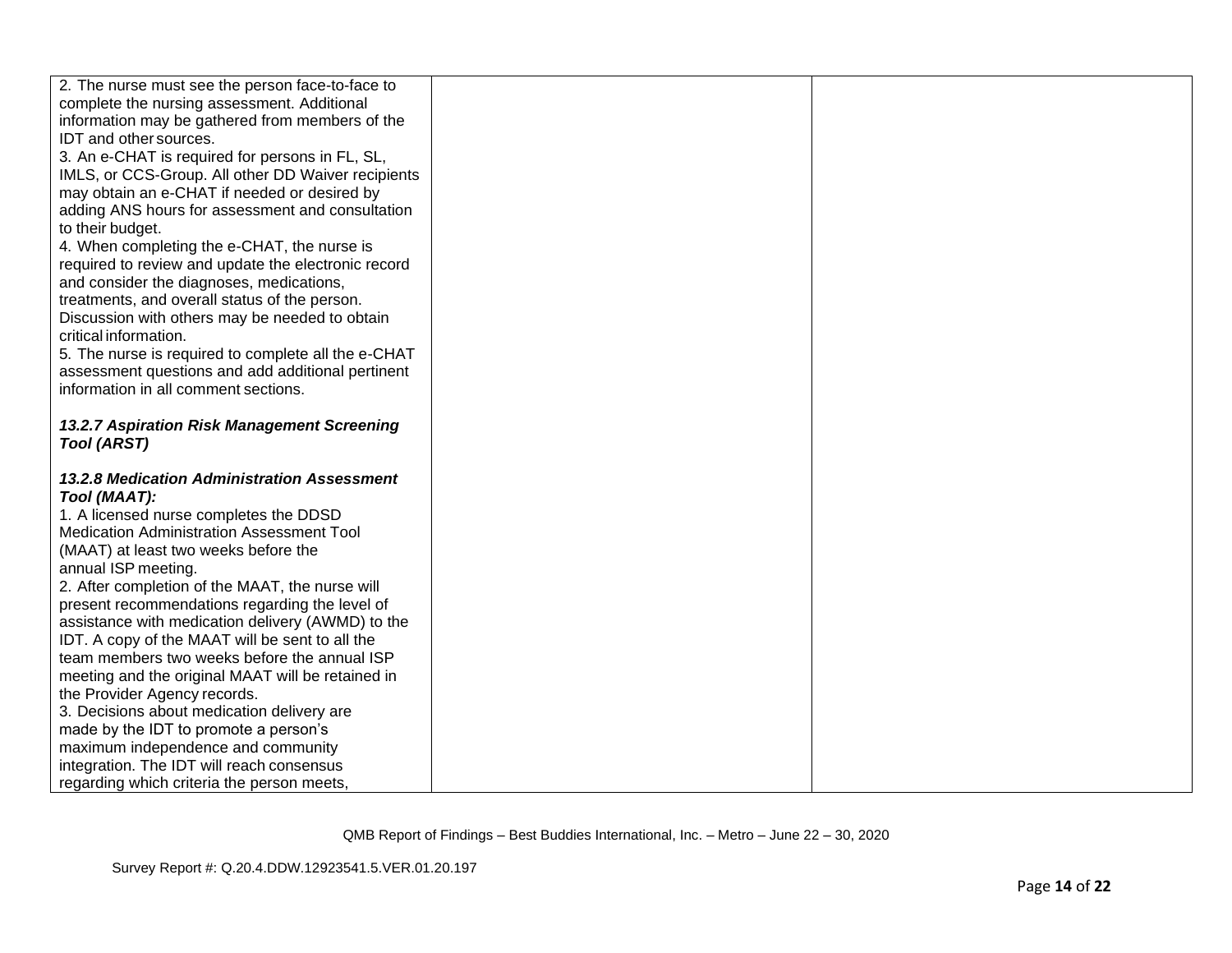| as indicated by the results of the MAAT and            |  |
|--------------------------------------------------------|--|
| the nursing recommendations, and the                   |  |
| decision is documented this in the ISP.                |  |
|                                                        |  |
| 13.2.9 Healthcare Plans (HCP):                         |  |
| 1. At the nurse's discretion, based on prudent         |  |
| nursing practice, interim HCPs may be developed to     |  |
| address issues that must be implemented                |  |
| immediately after admission, readmission or change     |  |
| of medical condition to provide safe services prior to |  |
| completion of the e-CHAT and formal care planning      |  |
| process. This includes interim ARM plans for those     |  |
| persons newly identified at moderate or high risk for  |  |
| aspiration. All interim plans must be removed if the   |  |
| plan is no longer needed or when final HCP             |  |
| including CARMPs are in place to avoid duplication     |  |
| of plans.                                              |  |
| 2. In collaboration with the IDT, the agency nurse     |  |
| is required to create HCPs that address all the areas  |  |
| identified as required in the most current e-CHAT      |  |
| summary report which is indicated by "R" in the HCP    |  |
| column. At the nurse's sole discretion, based on       |  |
| prudent nursing practice, HCPs may be combined         |  |
| where clinically appropriate. The nurse should use     |  |
| nursing judgment to determine whether to also          |  |
| include HCPs for any of the areas indicated by "C"     |  |
| on the e-CHAT summary report. The nurse may also       |  |
| create other HCPs plans that the nurse determines      |  |
| are warranted.                                         |  |
|                                                        |  |
| 13.2.10 Medical Emergency Response Plan                |  |
| (MERP):                                                |  |
| 1. The agency nurse is required to develop a           |  |
| Medical Emergency Response Plan (MERP) for all         |  |
| conditions marked with an "R" in the e-CHAT            |  |
| summary report. The agency nurse should use            |  |
| her/his clinical judgment and input from the           |  |
| Interdisciplinary Team (IDT) to determine whether      |  |
| shown as "C" in the e-CHAT summary report or           |  |
| other conditions also warrant a MERP.                  |  |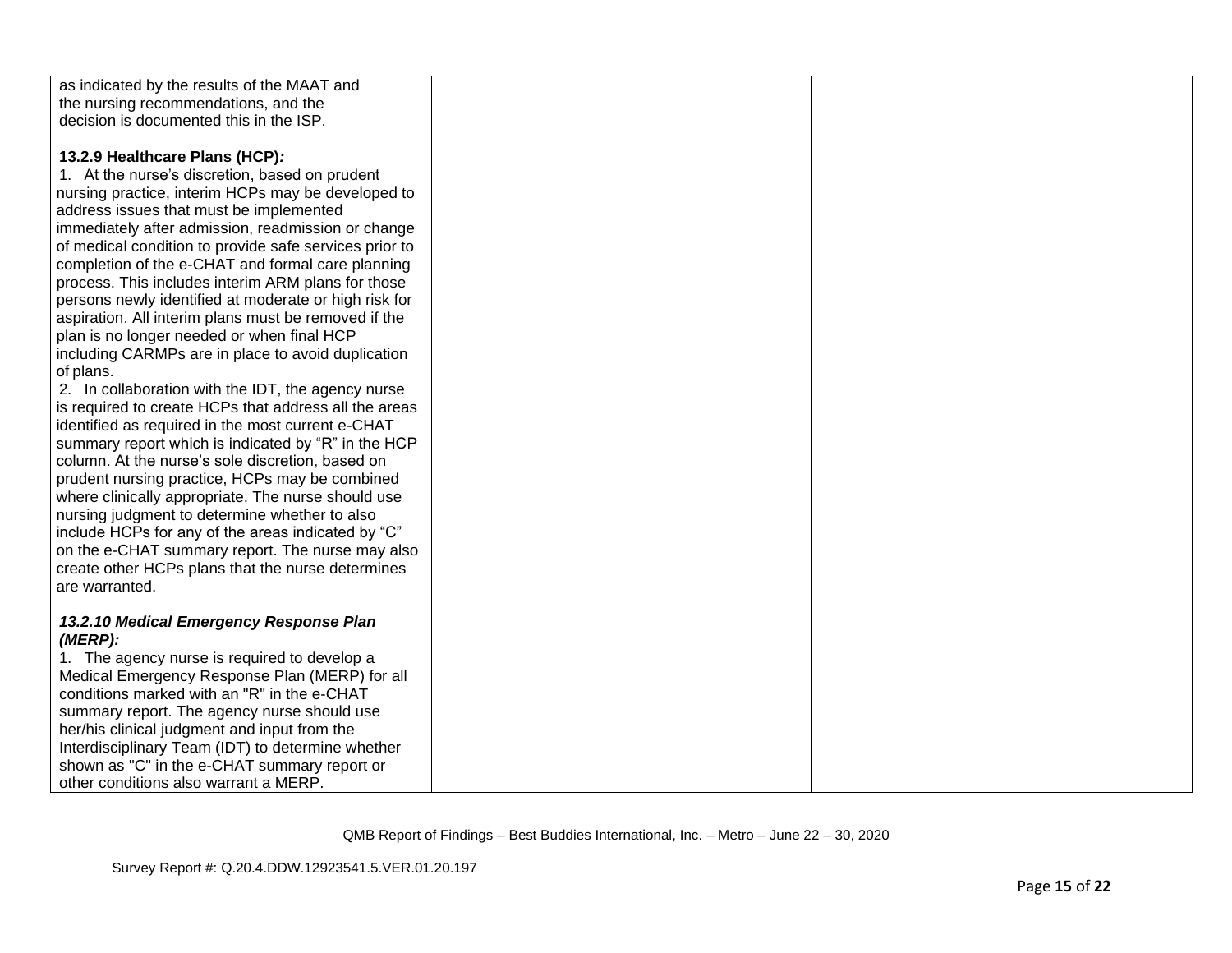| 2. MERPs are required for persons who have one        |  |
|-------------------------------------------------------|--|
| or more conditions or illnesses that present a likely |  |
| potential to become a life-threatening situation.     |  |
|                                                       |  |
| <b>Chapter 20: Provider Documentation and Client</b>  |  |
| Records: 20.5.3 Health Passport and Physician         |  |
| <b>Consultation Form: All Primary and Secondary</b>   |  |
| Provider Agencies must use the Health Passport        |  |
| and Physician Consultation form from the Therap       |  |
| system. This standardized document contains           |  |
| individual, physician and emergency contact           |  |
| information, a complete list of current medical       |  |
| diagnoses, health and safety risk factors, allergies, |  |
| and information regarding insurance, guardianship,    |  |
| and advance directives. The Health Passport also      |  |
| includes a standardized form to use at medical        |  |
| appointments called the Physician Consultation        |  |
| form.                                                 |  |
|                                                       |  |
|                                                       |  |
|                                                       |  |
|                                                       |  |
|                                                       |  |
|                                                       |  |
|                                                       |  |
|                                                       |  |
|                                                       |  |
|                                                       |  |
|                                                       |  |
|                                                       |  |
|                                                       |  |
|                                                       |  |
|                                                       |  |
|                                                       |  |
|                                                       |  |
|                                                       |  |
|                                                       |  |
|                                                       |  |
|                                                       |  |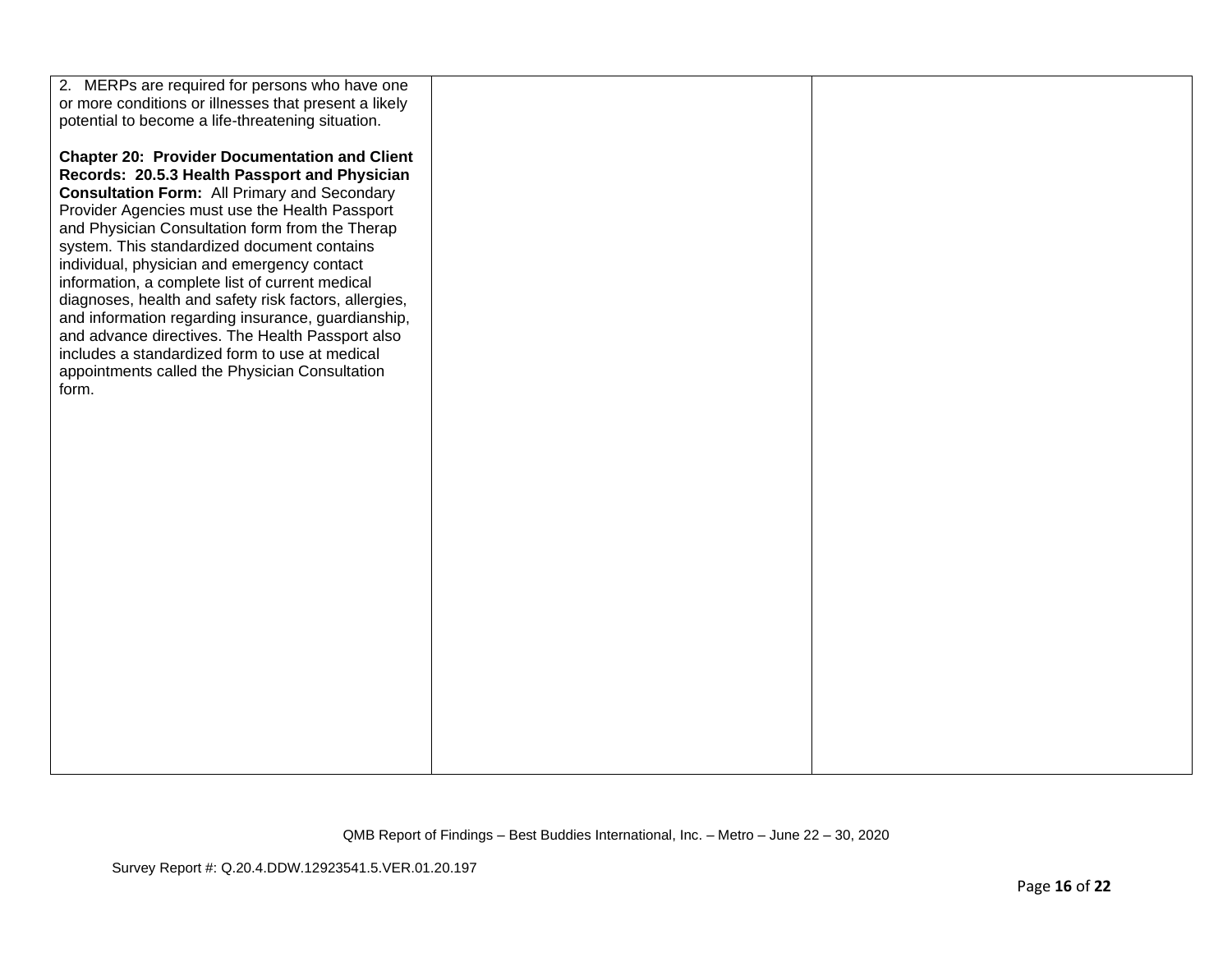| Tag #1A31.2 Human Right Committee                       | <b>Standard Level Deficiency</b>                   | <b>Standard Level Deficiency</b>                     |
|---------------------------------------------------------|----------------------------------------------------|------------------------------------------------------|
| <b>Composition</b>                                      |                                                    |                                                      |
| Developmental Disabilities (DD) Waiver Service          | Based on interview, the Agency did not ensure the  | <b>Repeat Finding:</b>                               |
| Standards 2/26/2018; Re-Issue: 12/28/2018; Eff          | correct composition of the human rights committee. |                                                      |
| 1/1/2019                                                |                                                    | Based on record review, the Agency did not ensure    |
| 3.3 Human Rights Committee: Human Rights                | When asked if the Agency had an HRC                | the correct composition of the human rights          |
| Committees (HRC) exist to protect the rights and        | committee, the following was reported:             | committee.                                           |
| freedoms of all waiver participants through the         |                                                    |                                                      |
| review of proposed restrictions to a person's rights    | • #502 stated, "We would partner with another      | When asked if the Agency had an HRC                  |
| based on a documented health and safety concern.        | agency, but we don't have anyone with              | committee, the following was reported:               |
| HRCs monitor the implementation of certain time-        | restrictions."                                     |                                                      |
| limited restrictive interventions designed to protect a |                                                    | • #502 provided a written statement, "I am still     |
| waiver participant and/or the community from harm.      |                                                    | working our Community Inclusion Coordinator at       |
| An HRC may also serve other functions as                |                                                    | DDSD to identify an agency that we can partner       |
| appropriate, such as the review of agency policies      |                                                    | with. The COVID-19 pandemic has made it a            |
| on sexuality if desired. HRCs are required for all      |                                                    | little challenging to coordinate this. Since we are  |
| Living Supports (Supported Living, Family Living,       |                                                    | still in the process of partnering with an agency, I |
| Intensive Medical Living Services), Customized          |                                                    | don't have evidence of annual checks to ensure       |
| Community Supports (CCS) and Community                  |                                                    | that committee has the required members."            |
| Integrated Employment (CIE) Provider Agencies.          |                                                    |                                                      |
| 1. HRC membership must include:                         |                                                    |                                                      |
| a. at least one member with a diagnosis of I/DD;        |                                                    |                                                      |
| b. a parent or guardian of a person with I/DD; or       |                                                    |                                                      |
| c. a member from the community at large                 |                                                    |                                                      |
| that is not associated with DD Waiver                   |                                                    |                                                      |
| services.                                               |                                                    |                                                      |
| 2. Although not required, members from the              |                                                    |                                                      |
| health services professions (e.g., a physician          |                                                    |                                                      |
| or nurse), and those who represent the ethnic           |                                                    |                                                      |
| and cultural diversity of the community are             |                                                    |                                                      |
| highly encouraged.                                      |                                                    |                                                      |
| Committee members must abide by HIPAA.<br>3.            |                                                    |                                                      |
| 4. All committee members will receive training          |                                                    |                                                      |
| on human rights, HRC requirements, and                  |                                                    |                                                      |
| other pertinent DD Waiver Service                       |                                                    |                                                      |
| Standards prior to their voting participation           |                                                    |                                                      |
| on the HRC. A committee member trained                  |                                                    |                                                      |
| by the Bureau of Behavioral Supports (BBS)              |                                                    |                                                      |
| may conduct training for other HRC                      |                                                    |                                                      |
| members, with prior approval from BBS.                  |                                                    |                                                      |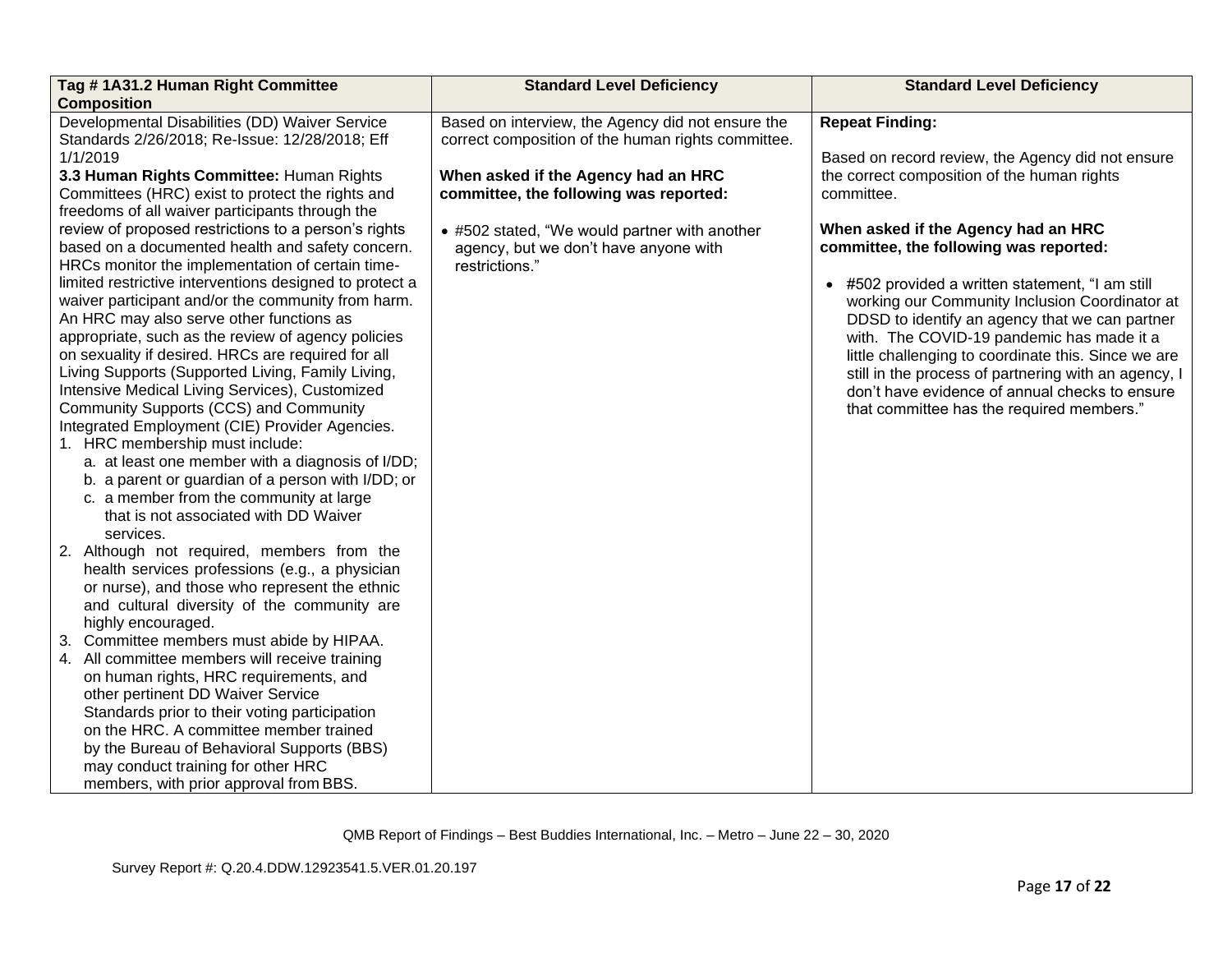| 5. HRCs will appoint an HRC chair. Each         |  |
|-------------------------------------------------|--|
| committee chair shall be appointed to a two-    |  |
| year term. Each chair may serve only two        |  |
| consecutive two-year terms at a time.           |  |
|                                                 |  |
| 6. While agencies may have an intra-agency      |  |
| HRC, meeting the HRC requirement by being a     |  |
| part of an interagency committee is also highly |  |
| encouraged.                                     |  |
|                                                 |  |
|                                                 |  |
|                                                 |  |
|                                                 |  |
|                                                 |  |
|                                                 |  |
|                                                 |  |
|                                                 |  |
|                                                 |  |
|                                                 |  |
|                                                 |  |
|                                                 |  |
|                                                 |  |
|                                                 |  |
|                                                 |  |
|                                                 |  |
|                                                 |  |
|                                                 |  |
|                                                 |  |
|                                                 |  |
|                                                 |  |
|                                                 |  |
|                                                 |  |
|                                                 |  |
|                                                 |  |
|                                                 |  |
|                                                 |  |
|                                                 |  |
|                                                 |  |
|                                                 |  |
|                                                 |  |
|                                                 |  |
|                                                 |  |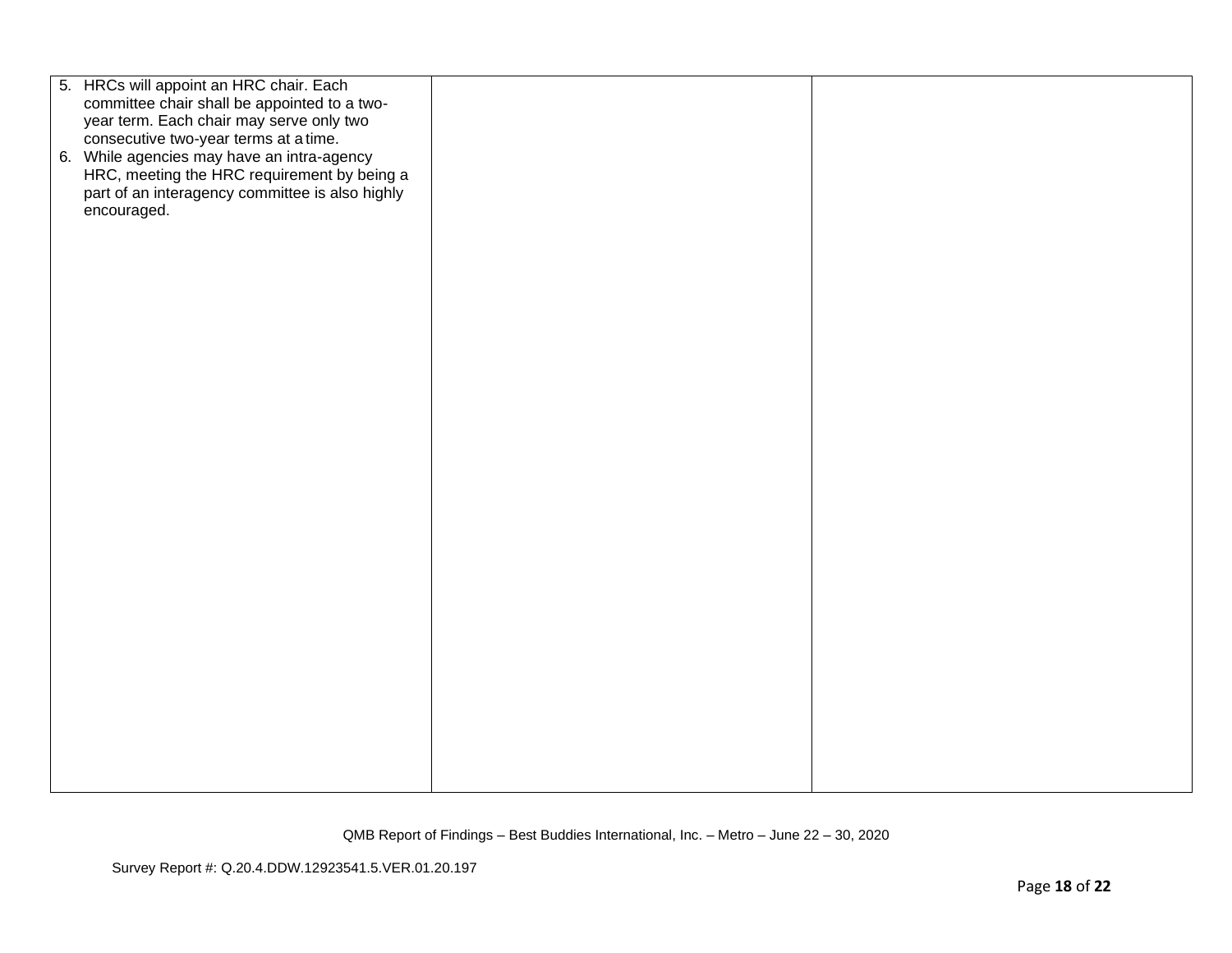| <b>Standard of Care</b>                                                                                                                                          | <b>Routine Survey Deficiencies</b><br>February 14 - 19, 2020 | <b>Verification Survey New and Repeat Deficiencies</b><br>June 22 -30, 2020 |  |  |
|------------------------------------------------------------------------------------------------------------------------------------------------------------------|--------------------------------------------------------------|-----------------------------------------------------------------------------|--|--|
| Service Domain: Service Plans: ISP Implementation - Services are delivered in accordance with the service plan, including type, scope, amount, duration and      |                                                              |                                                                             |  |  |
| frequency specified in the service plan.                                                                                                                         |                                                              |                                                                             |  |  |
| Tag #1A08 Administrative Case File (Other                                                                                                                        | <b>Standard Level Deficiency</b>                             | <b>COMPLETE</b>                                                             |  |  |
| <b>Required Documents)</b>                                                                                                                                       |                                                              |                                                                             |  |  |
| Tag #1A08.3 Administrative Case File: Individual                                                                                                                 | <b>Condition of Participation Level Deficiency</b>           | <b>COMPLETE</b>                                                             |  |  |
| <b>Service Plan / ISP Components</b>                                                                                                                             |                                                              |                                                                             |  |  |
| Tag # 1A32 Administrative Case File: Individual                                                                                                                  | <b>Condition of Participation Level Deficiency</b>           | <b>COMPLETE</b>                                                             |  |  |
| <b>Service Plan Implementation</b>                                                                                                                               |                                                              |                                                                             |  |  |
| Tag #1A32.1 Administrative Case File: Individual                                                                                                                 | <b>Standard Level Deficiency</b>                             | <b>COMPLETE</b>                                                             |  |  |
| Service Plan Implementation (Not Completed at                                                                                                                    |                                                              |                                                                             |  |  |
| <b>Frequency)</b>                                                                                                                                                |                                                              |                                                                             |  |  |
| Tag #1A38 Living Care Arrangement /                                                                                                                              | <b>Standard Level Deficiency</b>                             | <b>COMPLETE</b>                                                             |  |  |
| <b>Community Inclusion Reporting Requirements</b>                                                                                                                |                                                              |                                                                             |  |  |
| Tag # IS12 Person Centered Assessment                                                                                                                            | <b>Standard Level Deficiency</b>                             | <b>COMPLETE</b>                                                             |  |  |
| (Community Inclusion)                                                                                                                                            |                                                              |                                                                             |  |  |
| Service Domain: Qualified Providers - The State monitors non-licensed/non-certified providers to assure adherence to waiver requirements. The State              |                                                              |                                                                             |  |  |
| implements its policies and procedures for verifying that provider training is conducted in accordance with State requirements and the approved waiver.          |                                                              |                                                                             |  |  |
| Tag #1A22 Agency Personnel Competency                                                                                                                            | <b>Condition of Participation Level Deficiency</b>           | <b>COMPLETE</b>                                                             |  |  |
|                                                                                                                                                                  |                                                              |                                                                             |  |  |
| Tag #1A25.1 Caregiver Criminal History                                                                                                                           | <b>Condition of Participation Level Deficiency</b>           | <b>COMPLETE</b>                                                             |  |  |
| <b>Screening</b>                                                                                                                                                 |                                                              |                                                                             |  |  |
| Tag #1A26.1 Consolidated On-line Registry                                                                                                                        | <b>Condition of Participation Level Deficiency</b>           | <b>COMPLETE</b>                                                             |  |  |
| <b>Employee Abuse Registry</b>                                                                                                                                   |                                                              |                                                                             |  |  |
| Tag #1A37 Individual Specific Training                                                                                                                           | <b>Condition of Participation Level Deficiency</b>           | <b>COMPLETE</b>                                                             |  |  |
|                                                                                                                                                                  |                                                              |                                                                             |  |  |
| Service Domain: Health and Welfare - The state, on an ongoing basis, identifies, addresses and seeks to prevent occurrences of abuse, neglect and                |                                                              |                                                                             |  |  |
| exploitation. Individuals shall be afforded their basic human rights. The provider supports individuals to access needed healthcare services in a timely manner. |                                                              |                                                                             |  |  |
| Tag #1A08.2 Administrative Case File:                                                                                                                            | <b>Condition of Participation Level Deficiency</b>           | <b>COMPLETE</b>                                                             |  |  |
| <b>Healthcare Requirements &amp; Follow-up</b>                                                                                                                   |                                                              |                                                                             |  |  |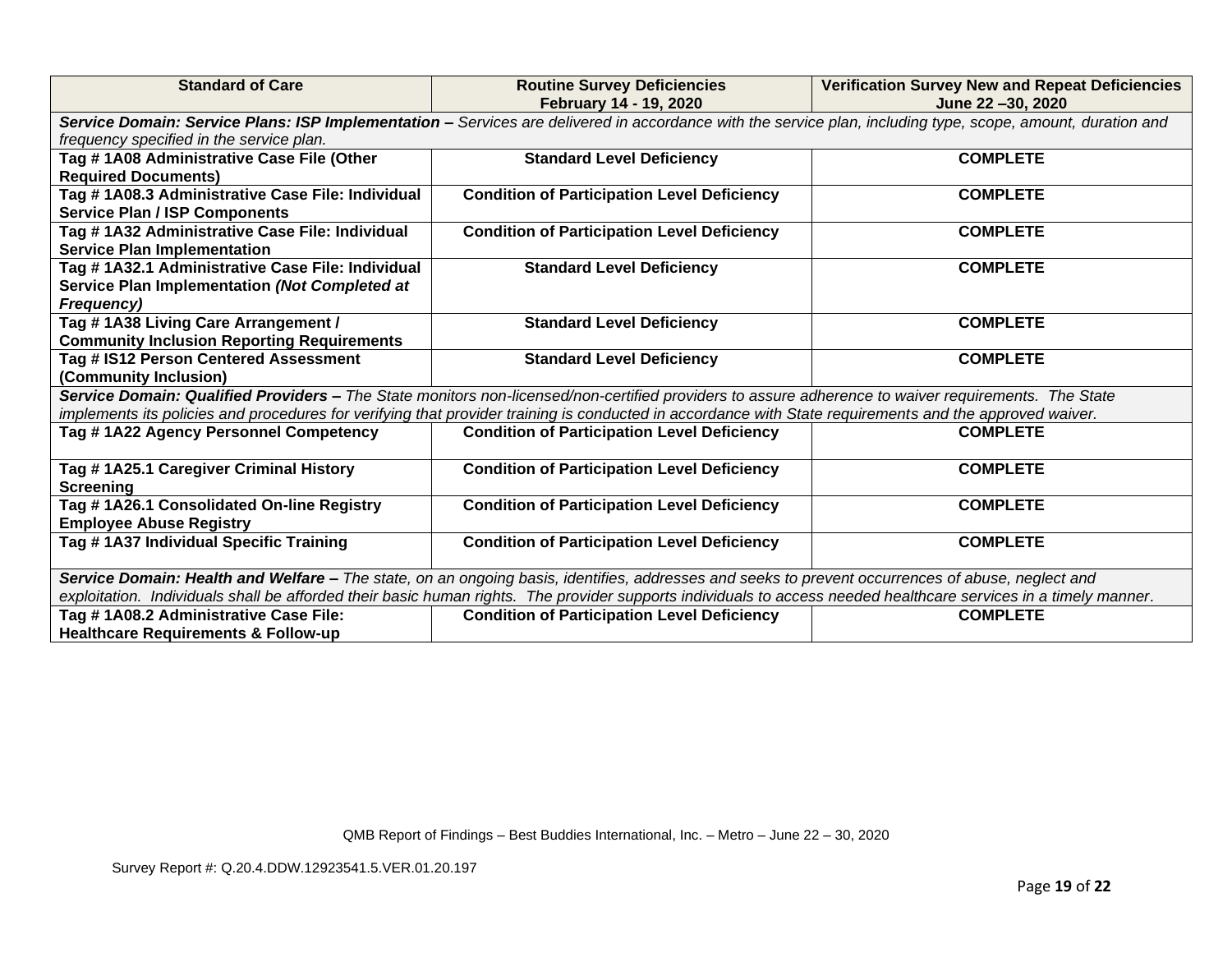|                                                                                                  | Verification Survey Plan of Correction, On-going QA/QI and Responsible Party                                                                                                                                                                                                                                                    | <b>Completion Date</b> |
|--------------------------------------------------------------------------------------------------|---------------------------------------------------------------------------------------------------------------------------------------------------------------------------------------------------------------------------------------------------------------------------------------------------------------------------------|------------------------|
| Tag #1A15.2 Administrative Case<br>File: Healthcare Documentation<br>(Therap and Required Plans) | Provider:<br>State your Plan of Correction for the deficiencies cited in this tag here (How is the<br>deficiency going to be corrected? This can be specific to each deficiency cited or if possible an overall<br>$correction$ ?): $\rightarrow$                                                                               |                        |
|                                                                                                  | <b>Provider:</b><br>Enter your ongoing Quality Assurance/Quality Improvement processes as it related to<br>this tag number here (What is going to be done? How many individuals is this going to affect? How<br>often will this be completed? Who is responsible? What steps will be taken if issues are found?): $\rightarrow$ |                        |
|                                                                                                  |                                                                                                                                                                                                                                                                                                                                 |                        |
| Tag #1A31.2 Human Right<br><b>Committee Composition</b>                                          | Provider:<br>State your Plan of Correction for the deficiencies cited in this tag here (How is the<br>deficiency going to be corrected? This can be specific to each deficiency cited or if possible an overall<br>$correction$ ?): $\rightarrow$                                                                               |                        |
|                                                                                                  | <b>Provider:</b><br>Enter your ongoing Quality Assurance/Quality Improvement processes as it related to<br>this tag number here (What is going to be done? How many individuals is this going to affect? How<br>often will this be completed? Who is responsible? What steps will be taken if issues are found?): $\rightarrow$ |                        |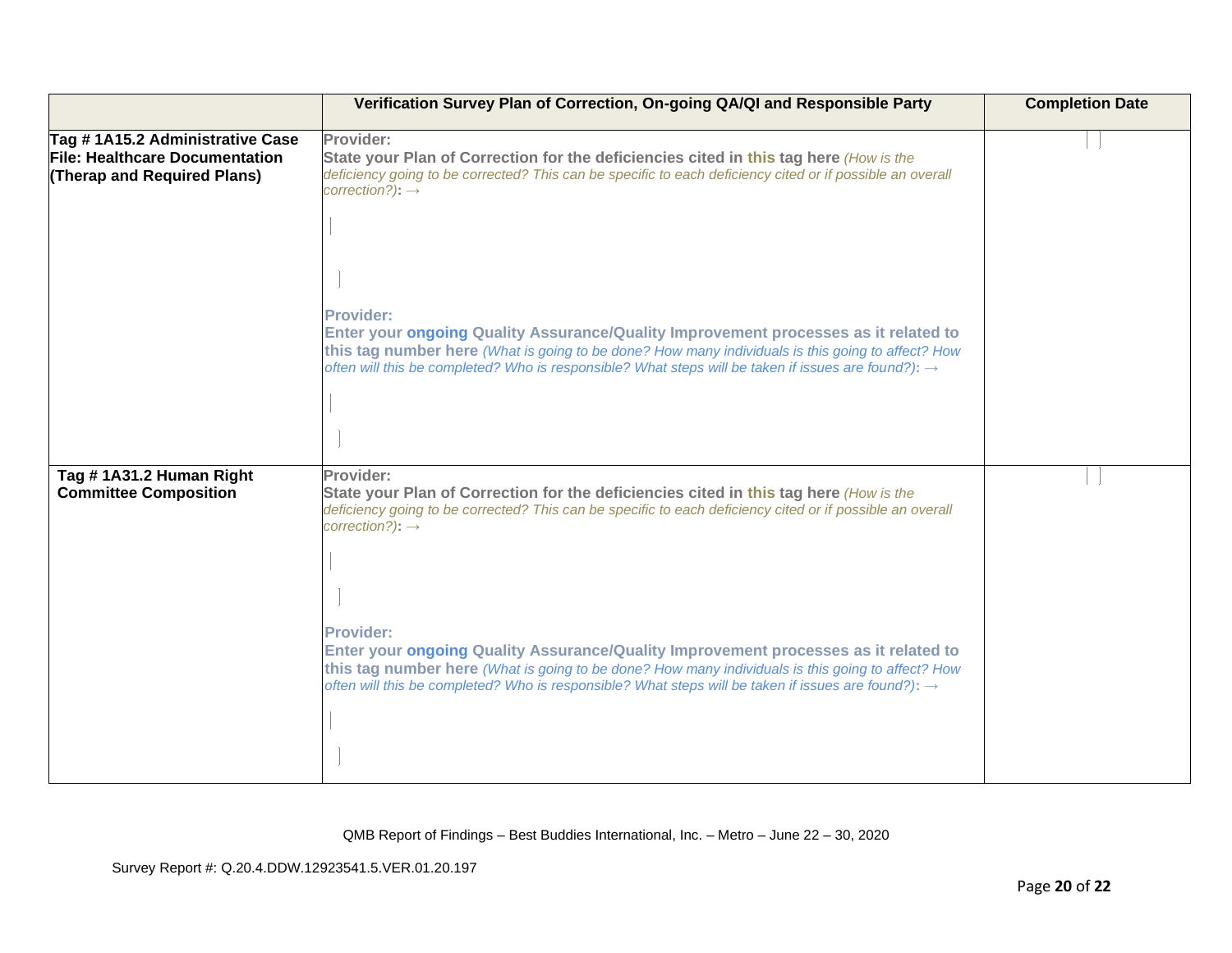MICHELLE LUJAN GRISHAM **GOVERNOR** 



KATHYLEEN M. KUNKEL **CABINET SECRETARY** 

Date: July 31, 2020

| To:<br>Provider:<br>Address:<br>State/Zip:                       | Nathan Reiman, Executive Director<br>Best Buddies International, Inc.<br>3507 Wyoming Blvd NE, Suite A<br>Albuquerque, New Mexico 87111 |
|------------------------------------------------------------------|-----------------------------------------------------------------------------------------------------------------------------------------|
| E-mail Address:                                                  | nathanreiman@bestbuddies.org                                                                                                            |
| CC:<br>E-mail Address:                                           | Chaya Barham, Jobs Program Supervisor<br>chayabarham@bestbuddies.org                                                                    |
| Region:<br><b>Routine Survey:</b><br><b>Verification Survey:</b> | Metro<br>February 14 - 19, 2020<br>June $22 - 30$ , 2020                                                                                |
| Program Surveyed:                                                | Developmental Disabilities Waiver                                                                                                       |
| Service Surveyed:                                                | 2018: Community Integrated Employment Services                                                                                          |
| Survey Type:                                                     | Verification                                                                                                                            |

Dear Mr. Reiman and Ms. Barham:

The Division of Health Improvement/Quality Management Bureau has received, reviewed and approved the supporting documents you submitted for your Plan of Correction. The documents you provided verified that all previously cited survey Deficiencies have been corrected.

# **The Plan of Correction process is now complete.**

# **Furthermore, your agency is now determined to be in Compliance with all Conditions of Participation.**

To maintain ongoing compliance with standards and regulations, continue to use the Quality Assurance (self-auditing) processes you described in your Plan of Correction.

Consistent use of these Quality Assurance processes will enable you to identify and promptly respond to problems, enhance your service delivery, and result in fewer deficiencies cited in future QMB surveys.

Thank you for your cooperation with the Plan of Correction process, for striving to come into compliance with standards and regulations, and for helping to provide the health, safety and personal growth of the people you serve.